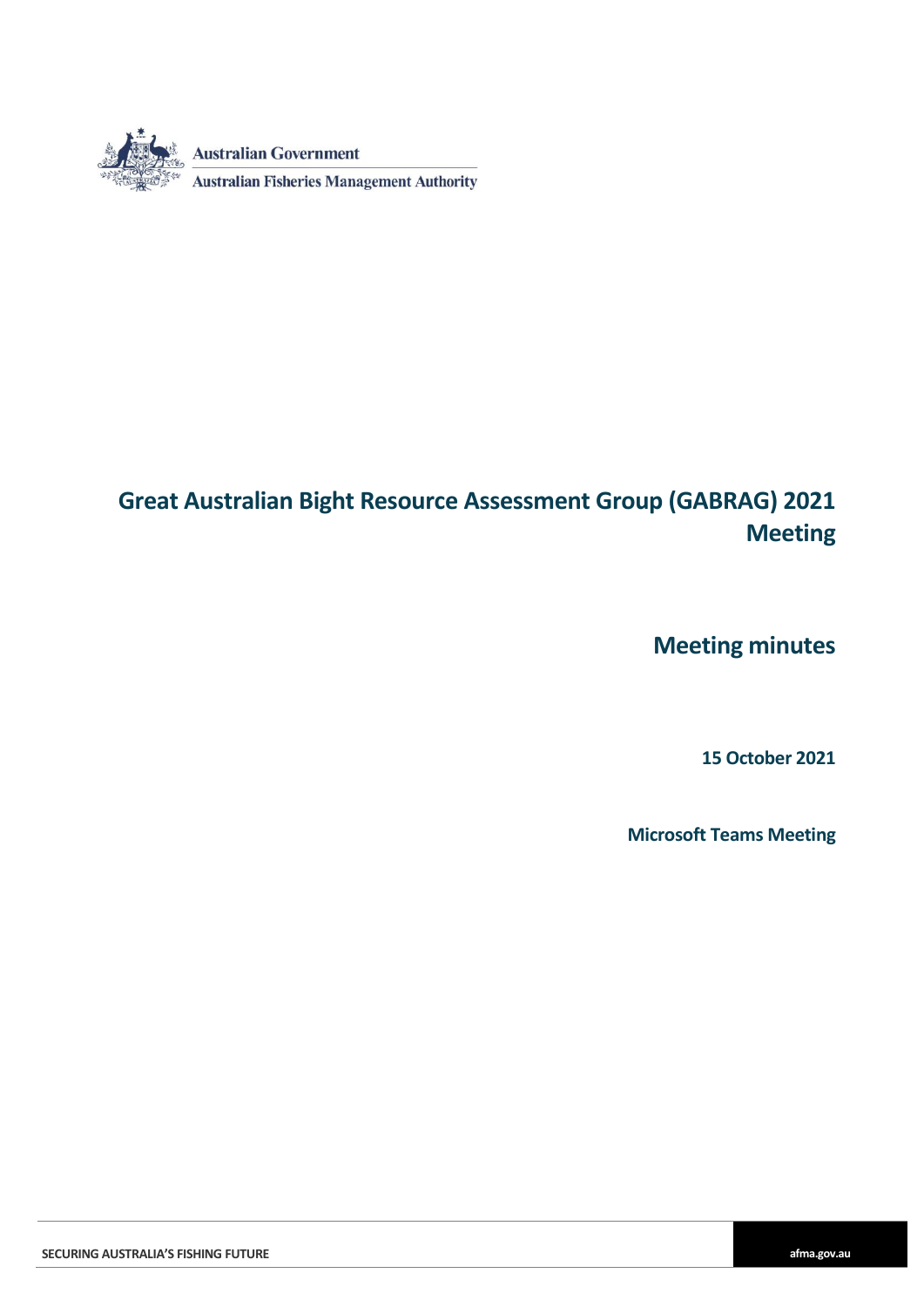# **Contents**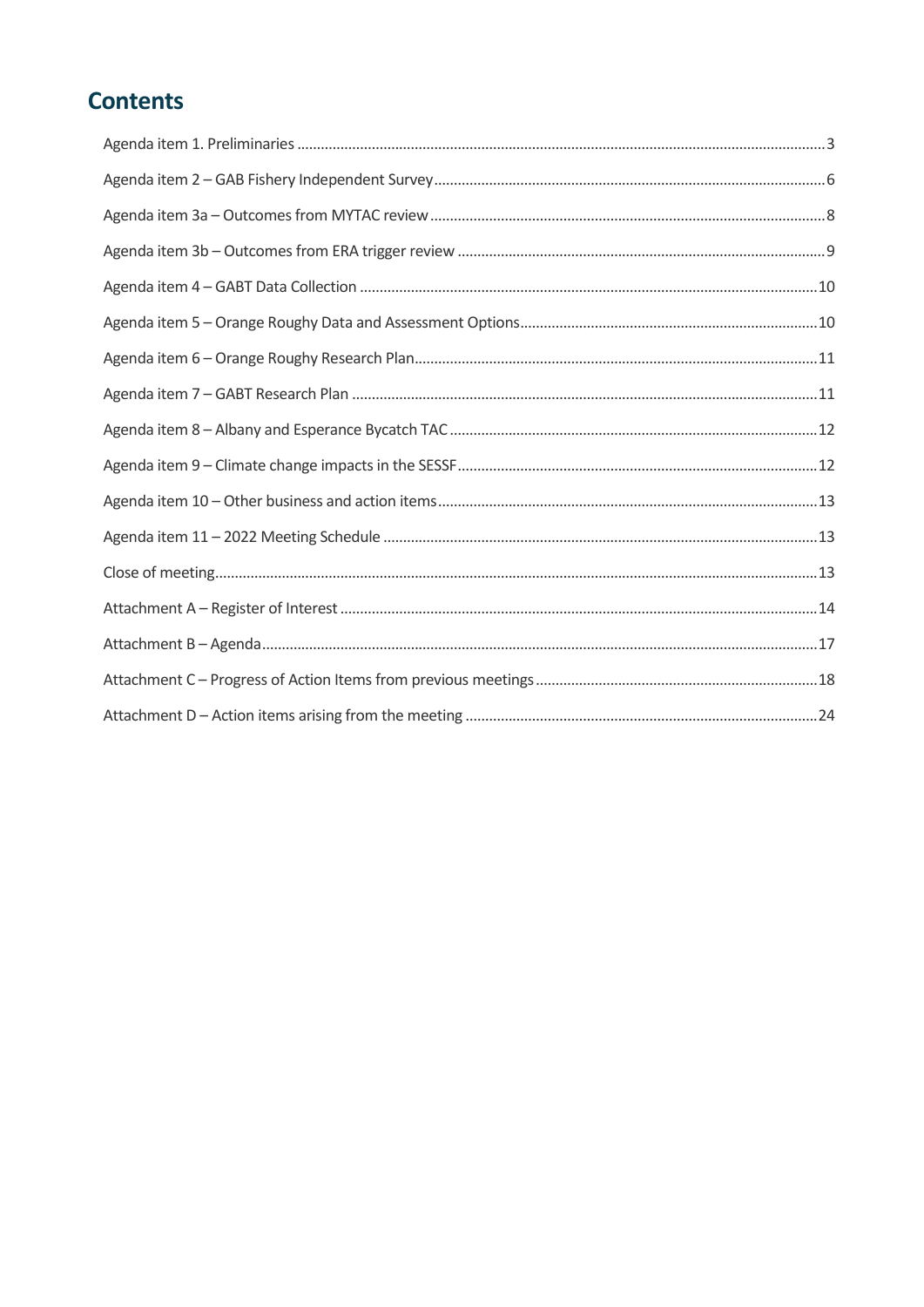## **Great Australian Bight Resource Assessment Group (GABRAG)**

## **2021 Meeting – 15 October**

<span id="page-2-0"></span>Mr Lance Lloyd (the Chair), opened the meeting at 09:03 AEDT.

## **Agenda item 1. Preliminaries**

### **1.1 Welcome and apologise**

- 1. The Chair:
	- welcomed members and observers to the meeting; and
	- made an Acknowledgement of Country paying respect to this country's First People and Traditional Custodians of the land throughout Australia. Acknowledging Australia's Traditional Custodians of Country and recognising their continued connection to land, waters and community. Paying our respects to them and their cultures and to Elders past present and emerging.
- 2. The GABRAG (the RAG) members noted the Acknowledgement of Country, that the meeting was being recorded, and commenced proceedings.
- 3. The RAG noted the current membership and attendees (Table 1) noting that all attendees were present and that there were no apologies. The RAG thanked Ms Kehani Manson for her contribution to the RAG during her time as the EO.

| <b>Members</b>              | <b>Position</b>         |  |  |
|-----------------------------|-------------------------|--|--|
| Mr Lance Lloyd              | Chair                   |  |  |
| Mr Andy Moore               | Scientific member       |  |  |
| Dr Ian Knuckey              | Scientific member       |  |  |
| Dr Eriko Hoshino            | <b>Economics Member</b> |  |  |
| Mr Jim Raptis               | Industry member         |  |  |
| Mr Neil MacDonald           | Industry member         |  |  |
| Ms Marcia Valente           | Industry member         |  |  |
| <b>Mr Daniel Corrie</b>     | <b>AFMA Member</b>      |  |  |
| <b>Executive Officer</b>    | <b>Organisation</b>     |  |  |
| Mr Aaron Puckeridge         | AFMA                    |  |  |
| <b>Invited Participants</b> | <b>Organisation</b>     |  |  |
| Dr Geoff Tuck               | CSIRO <sup>1</sup>      |  |  |

#### **Table 1. A list of GABRAG members and other attendees.**

<sup>1</sup> [Commonwealth Scientific and Industrial Research Organisation](https://www.csiro.au/en/)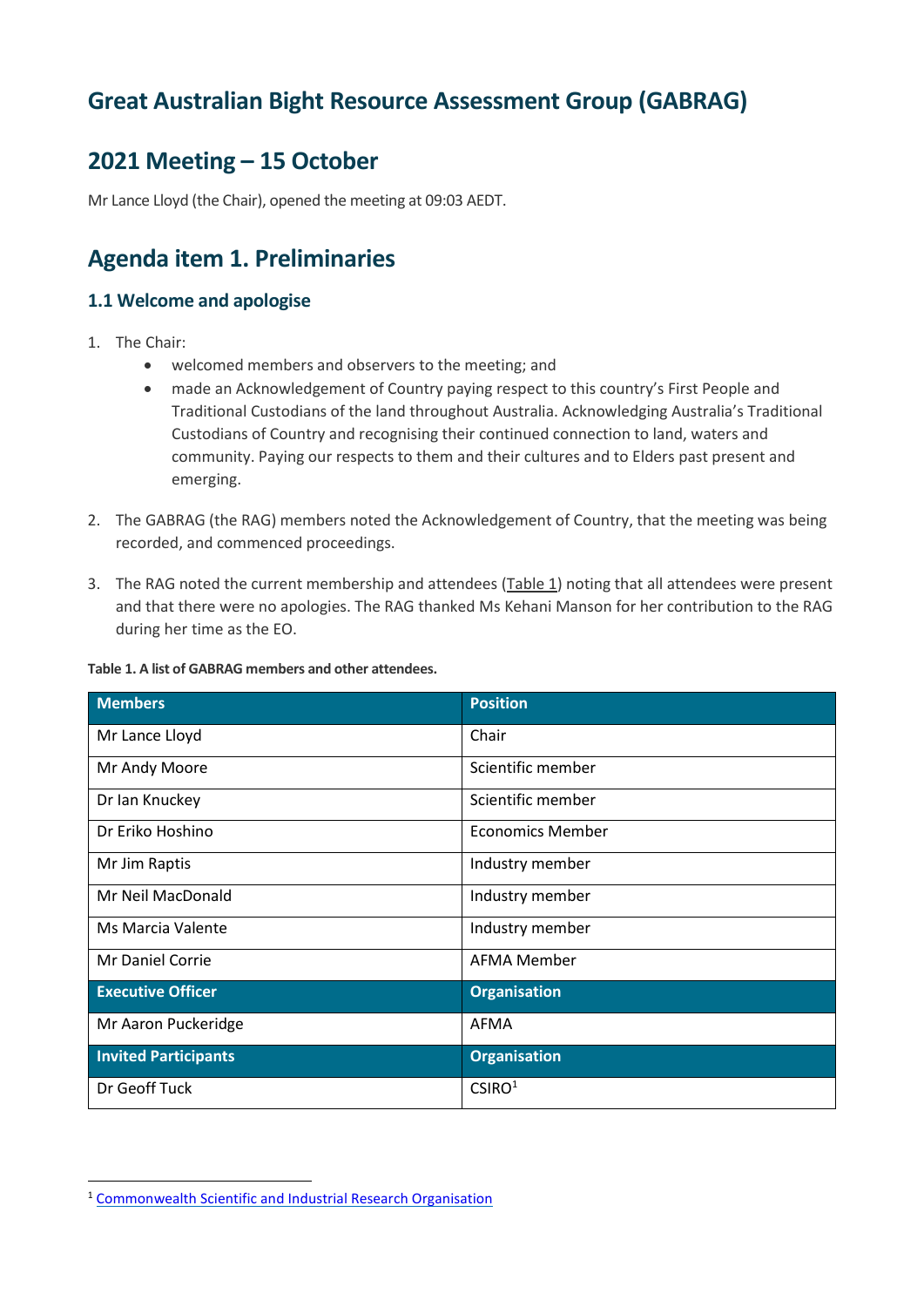| Mr Kyne Krusic-Golub        | FAS <sup>2</sup>    |
|-----------------------------|---------------------|
| Dr Beth Fulton <sup>3</sup> | <b>CSIRO</b>        |
| Dr Paul Burch               | <b>CSIRO</b>        |
| Dr Heidi Pethybridge        | <b>CSIRO</b>        |
|                             |                     |
| <b>Observers</b>            | <b>Organisation</b> |
| Dr Krystle Keller           | ABARES <sup>4</sup> |

### **1.2Declarations of interest**

- 4. The RAG attendees declared conflicts of interest as outlined in FAP  $12<sup>5</sup>$ . Members and participants reviewed and updated the Declarations of Interest included at [Attachment A.](#page-12-3)
- 5. The Chair asked attendees to identify if they had any conflicts of interest with specific agenda items (Table 2).
- 6. The RAG determined that there was a perceived conflict of interest for [Agenda Item 6,](#page-10-0) Orange Roughy Research Plan for industry. However, Jim Raptis did not declare a conflict of interest, outlining that orange roughy (*Hoplostethus atlanticus*) are not a profitable species in the GAB and industry's participation in the Research Plan is to collect data on orange roughy to support science and stock assessments. As described in FAP 12, it is a member's responsibility to assess whether or not a conflict exists. Mr Jim Raptis agreed to abstain from any recommendations during the agenda item.
- 7. Attendees with a declared conflict of interest for any agenda item left the meeting while the remaining members discussed their participation in these items.
- 8. The RAG decided that participants would be included for the discussion, but would be excused from the meeting for any recommendation made by the RAG.

| <b>Agenda Item</b>                                        | <b>Potential conflicts of interest</b>                  | <b>Discussion</b><br>Participation | Recommendation<br>Participation                                            |
|-----------------------------------------------------------|---------------------------------------------------------|------------------------------------|----------------------------------------------------------------------------|
| 2. GAB Fishery Independent<br><b>Survey</b>               | Dr Ian Knuckey                                          | Present                            | Not present for any<br>decisions to undertake<br>future FIS <sup>6</sup> . |
| 6. Orange Roughy Research<br>Plan                         | Mr Neil MacDonald<br>Ms Marcia Valente                  | Present                            | Not present for any<br>recommendations of a<br>$RCA7$ .                    |
| 8. Albany and Esperance<br><b>Bycatch TAC<sup>8</sup></b> | Mr Neil MacDonald<br>Ms Marcia Valente<br>Mr Jim Raptis | Present                            | Not present for any<br>recommendations of a<br>bycatch TAC.                |

#### **Table 2. Participation in items where there are declared conflicts of interest**

<sup>&</sup>lt;sup>2</sup> [Fish Ageing Services](http://www.fishageingservices.com/)

<sup>&</sup>lt;sup>3</sup> Only present fo[r Agenda Item 9.](#page-11-1)

<sup>4</sup> [Australian Bureau of Agricultural and Resource Economics and Sciences](https://www.awe.gov.au/abares)

<sup>5</sup> [Fisheries Administration Paper 12](https://www.afma.gov.au/sites/default/files/fisheries_administration_paper_12_-_final_draft.pdf)

<sup>6</sup> Fishery Independent Survey

<sup>7</sup> Research Catch Allowance

<sup>8</sup> Total Allowable Catch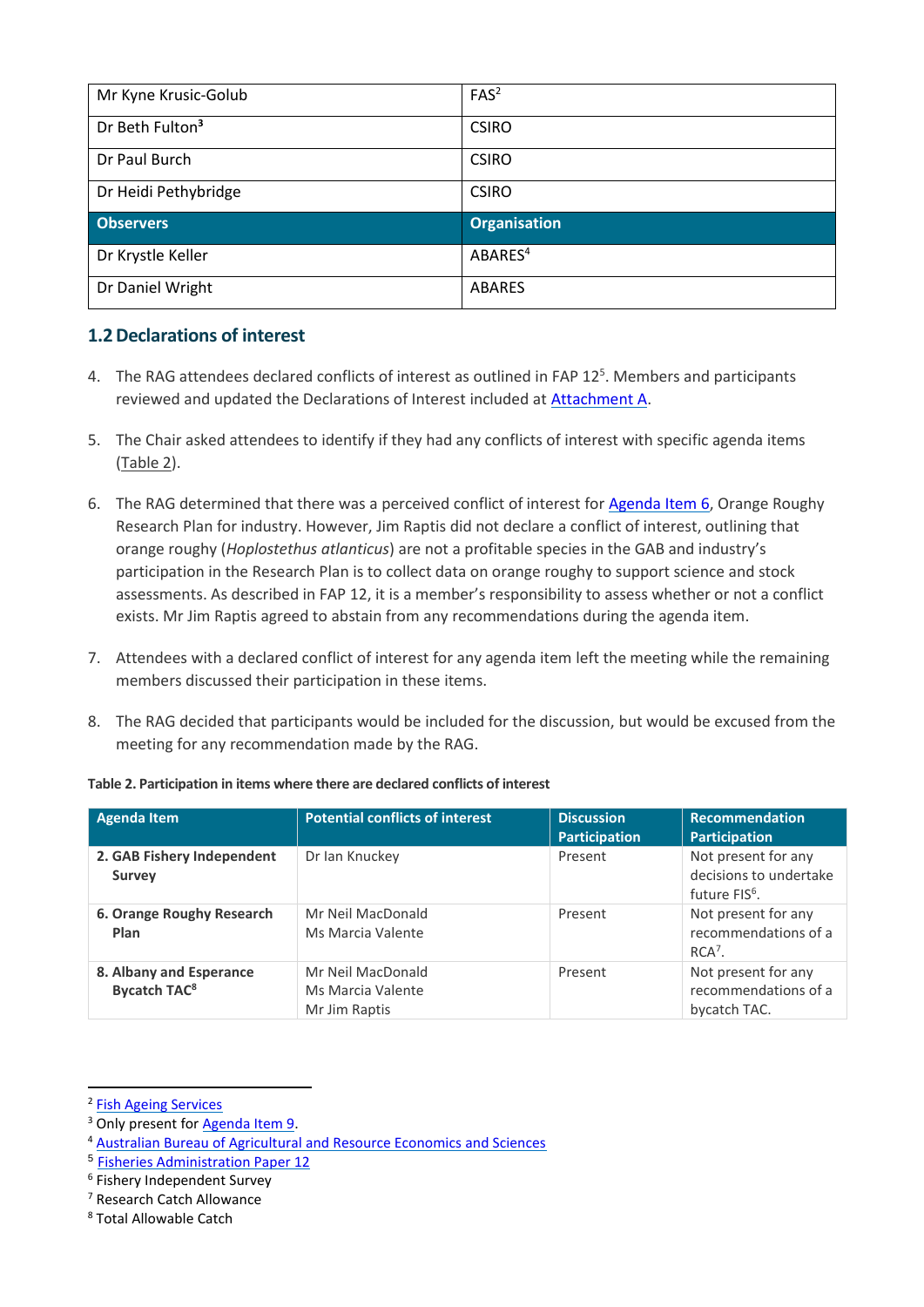### **1.3Adoption of agenda**

9. The RAG adopted the agenda [\(Attachment B\)](#page-16-0) as final.

### **1.4 Minutes of previous meeting**

10. The RAG noted the final minutes of the 2020 GABRAG meeting of 7-8 October are available on the AFMA website [www.afma.gov.au/sites/default/files/gabrag\\_october\\_2020\\_minutes\\_final.pdf.](https://www.afma.gov.au/sites/default/files/gabrag_october_2020_minutes_final.pdf)

### <span id="page-4-0"></span>**1.5 Actions arising from previous meetings**

- 11. The RAG noted the action items from previous meetings and the updates provided by the Executive Officer at [Attachment C.](#page-17-0)
- 12. A list of new action items established at this meeting are provided a[t Attachment D.](#page-23-0)

### 13. The RAG specifically discussed the following items:

### **Action Item 1: November 2019 – Agenda Item 1.4**

*CSIRO/AFMA to provide the RAG with the outcomes from Andre Punt's research looking at age and length sampling across stock assessments of SESSF <sup>9</sup> species; when they become available. Outcomes and how they apply to the GAB will be considered at a future GABRAG meeting.*

- A Data Collection and Sampling Protocol Working group, consisting of AFMA and GABIA<sup>10</sup> members (se[e Action Item 2\)](#page-9-2) will be created. This working group will consider the outcomes from Dr Andre Punt's research and how it applies to the GAB. Once established, this action item should be removed from the Action list.
- Dr Andre Punt's research: *[the impact of alternative age-length sampling schemes on the](https://www.sciencedirect.com/science/article/abs/pii/S0165783621000321)  [performance of stock assessment methods](https://www.sciencedirect.com/science/article/abs/pii/S0165783621000321)* was provided to GABRAG.

#### **Action Item 8: October 2020 – Agenda Item 2.1**

*The GAB Orange Roughy Working Group (Dan Corrie, Ian Knuckey, Geoff Tuck, Andy Moore, Neil MacDonald and Jim Raptis) to meet to determine the metrics, for the identified lines of evidence (i.e. ERA<sup>11</sup>, age structure, CPUE<sup>12</sup>, acoustic & egg surveys), that would be required to demonstrate recovery of the GAB orange roughy stock.*

 The RAG agreed that this action item can be closed, subject to GAB orange roughy being included in the non-eastern orange roughy data and stock assessment review, as it will identify the data required to support a stock assessment.

#### **Action Item 10: October 2020 – Agenda Item 2.1**

*AFMA to contact the Department of Agriculture, Water and Environment (DAWE), AFMA Commission and ABARES to request a clear set of criteria that would need to be met before commercial orange roughy fishing could recommence in the GABT*<sup>13</sup> *sector under the SESSF Harvest Strategy.*

 The RAG agreed that this action item be reworded to '*As an extension component to the 'noneastern orange roughy data and assessment options' AFMA to consider which lines of evidence* 

<sup>&</sup>lt;sup>9</sup> Southern and Eastern Scalefish and Shark Fishery

<sup>10</sup> Great Australian Bight Fishing Industry Association

<sup>&</sup>lt;sup>11</sup> Ecological Risk Assessment

<sup>12</sup> Catch Per Unit Effort

<sup>13</sup> Great Australian Bight Trawl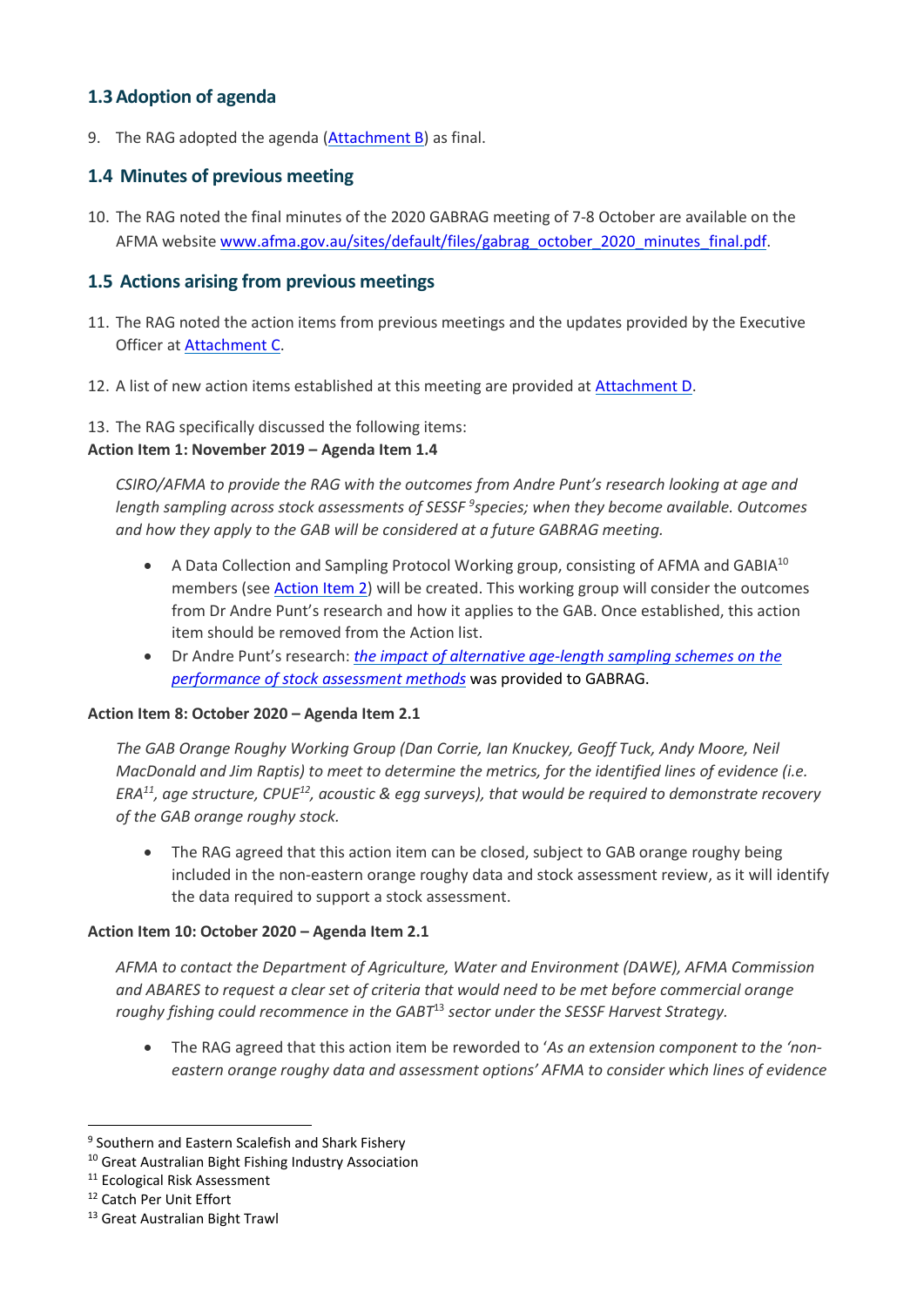*and criteria would be used to consider allowing targeted fishing for non-eastern orange roughy stocks*.' Noting that ongoing work is needed to identify the data required to support an orange roughy stock assessment in the GAB.

• The [SESSF Harvest Strategy Framework](https://www.afma.gov.au/sites/default/files/sessf_harvest_strategy_amended_2020.pdf) (the Harvest Strategy) requires a stock to be above the limit reference point before it can be commercially harvested.

### **Action Item 12: October 2020 – Agenda Item 2.3**

*AFMA to investigate the feasibility of extending the 'Albany' Orange Roughy Research Zone to encompass the entire Albany Quota Zone.*

- $\bullet$  This item was discussed at the [2020 GABMAC](https://www.afma.gov.au/sites/default/files/gabmac_october_2020_minutes_final.pdf)<sup>14</sup> meeting. It was concluded that the effort required to amend the closure, far outweighed the benefit of amending it.
- The RAG agreed with GABMAC's conclusion, this item will be closed.

### **Action Item 13: October 2020 – Agenda Item 2.3**

*AFMA to further investigate the justification for initially setting the Albany & Esperance bycatch TAC at 50 t.*

- The RAG agreed to close this action item.
- AFMA has found no record of the decision to change the bycatch TAC from 25 to 50 t.
- The RAG noted that orange roughy are an aggregating species, and it is feasible that a bycatch of orange roughy could be as large as 50 t. The 50 t bycatch TAC minimises the risk of discards.

### **Action Item 18: October 2020 – Agenda Item 5**

*At their 2021 meeting, GABRAG to consider sensitivities (including the FIS series) for inclusion in the deepwater flathead stock assessment scheduled for 2022.*

• The RAG agreed to close this action item, noting that sensitivities, including the FIS series, would always be discussed in a stock assessment preliminary base case, and this cannot be discussed until there is a preliminary base case.

### <span id="page-5-0"></span>**Agenda item 2 – GAB Fishery Independent Survey**

14. The RAG noted that the GABFIS was completed in March 2021 b[y Fishwell Consulting,](https://www.fishwell.com.au/) continuing a series of 8 surveys, commencing in 2005 and the RAG noted Dr Knuckey's presentation of the results:

### **Catch Composition**

-

- Catches in the 2021 FIS were dominated by wide stingarees (*Urolophus expansus*), which comprised 64 per cent of total catch. Estimates of wide stingaree abundance from the GABFIS have gradually increased over time.
- The catch composition of Bight redfish (*Centroberyx gerrardi*) has been declining through subsequent FISs. Bight redfish composed 2 per cent of total catch in 2021.
- Catches of deepwater flathead (*Platycephalus conatus*) have also decreased, although not as substantially as Bight redfish. Deepwater flathead comprised 5 per cent of the total catch.
- These results suggest the catch composition in the GAB is changing and this could be an indicator of long-term ecosystem change in the GAB.

15. Industry members discussed the GABFIS catch composition with the RAG:

<sup>14</sup> Great Australian Bight Management Advisory Committee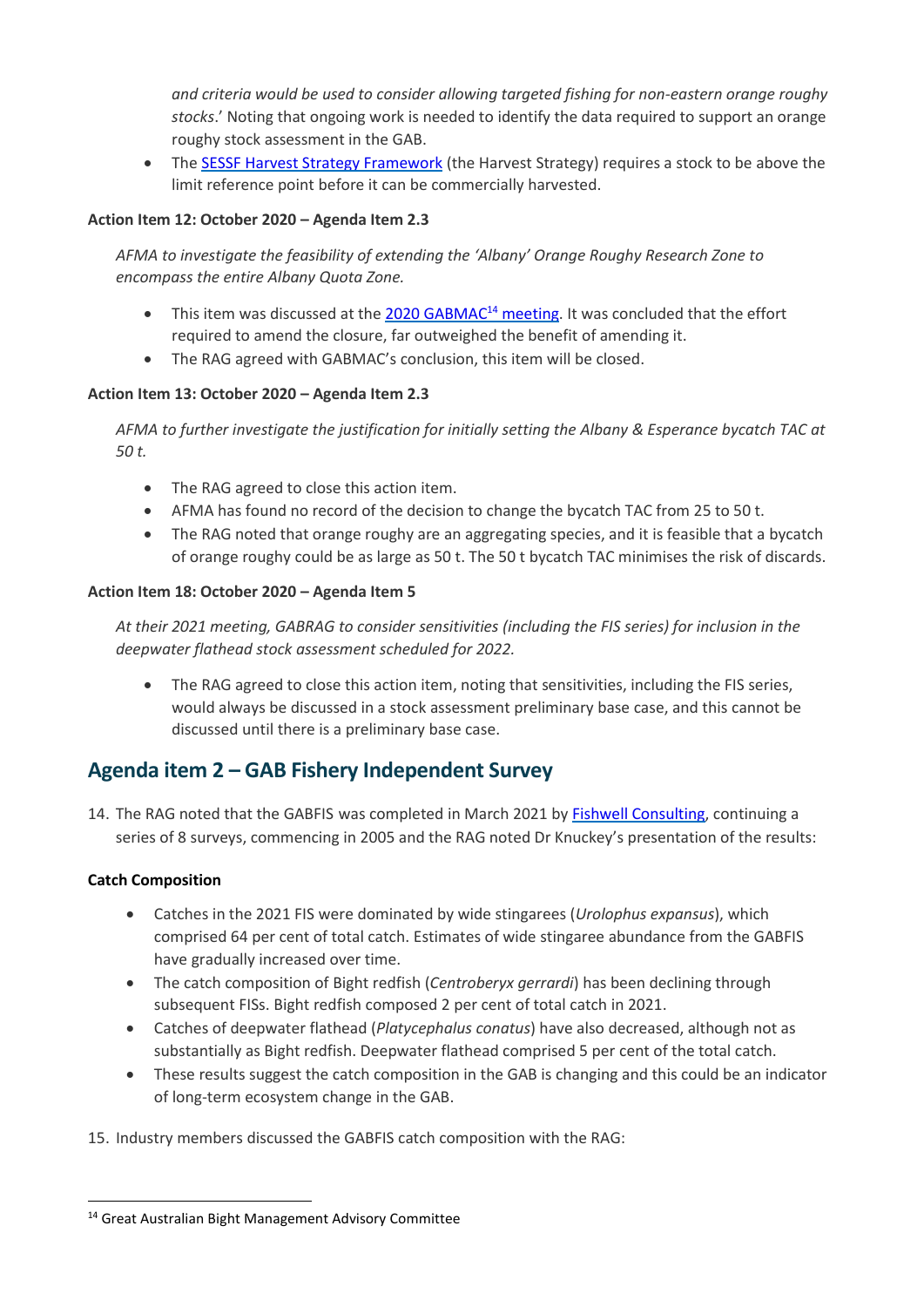- Stingarees are becoming more abundant throughout the GAB and at times are making it difficult to catch target species.
- The large mass of stingarees in the net's codend could reduce the effectiveness of a shot and distort the abundance estimates derived from the FIS.
- Recording gear-associated parameters such as headrope position could allow for the trawl door spread to be calculated. This would offer an insight into the effect stingarees are having on a shot.
- Dr Knuckey commented that the boat used for the FIS likely recorded this information and it could be analysed if necessary.

#### **Length-frequencies of deepwater flathead and Bight redfish**

- In the 2021 FIS, Bight redfish length frequencies were skewed towards smaller fish, with a modal length of 28 cm. Large size classes of Bight redfish were recorded but at a lower frequency. These larger size classes were beginning to disappear in the previous FIS. The scarcity of larger fish is a poor indicator for the Bight redfish stock (Figure 1).
- Deepwater flathead length-frequencies are representative of a healthier stock, with a modal length of 43 cm, which is a similar to previous years although larger fish appeared to be less common (Figure 1).



**Figure 1. Length-frequencies (total length) of Bight redfish (left) and deepwater flathead (right) during the 2005-2021 surveys.**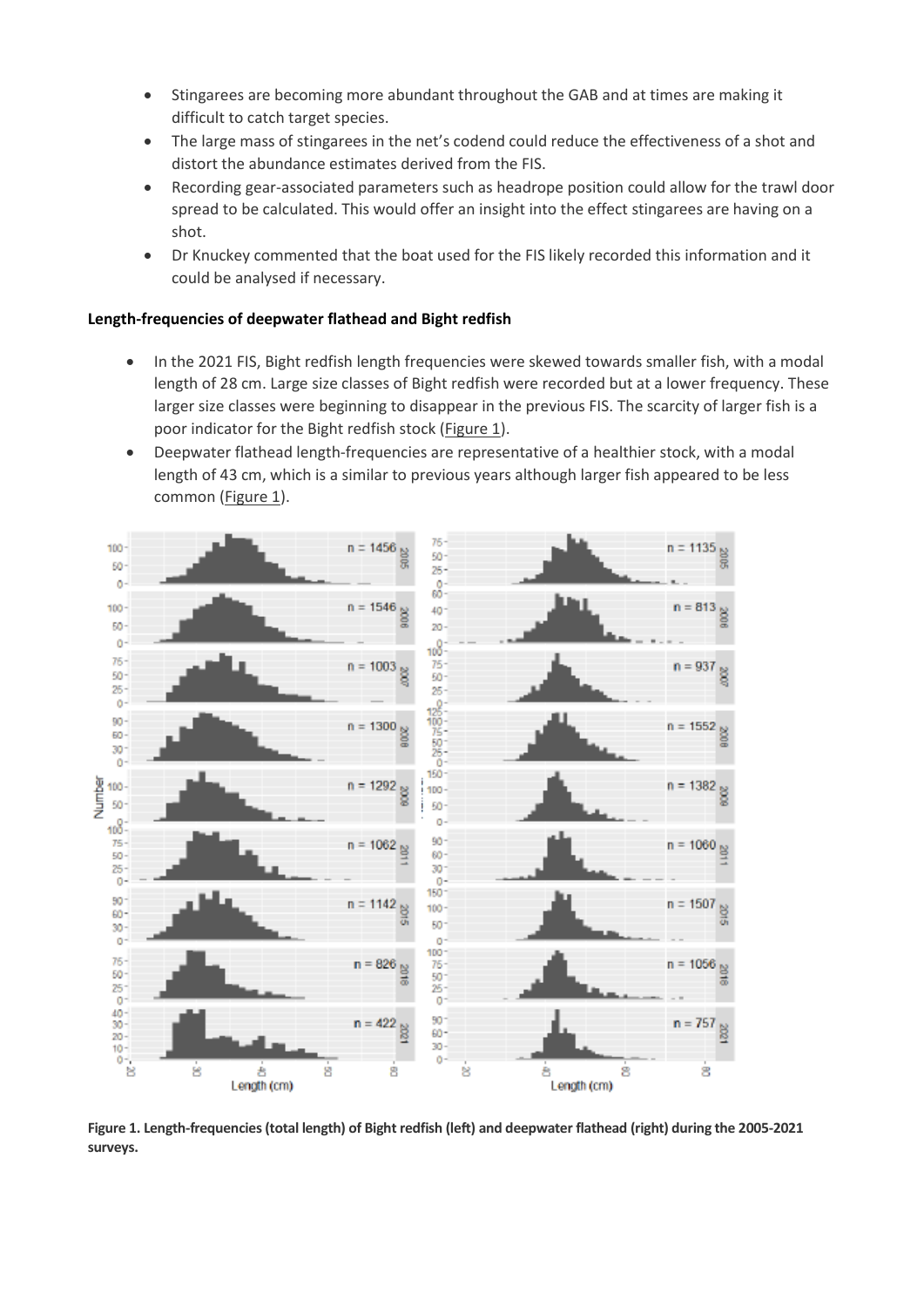#### **Relative abundance estimates**

- Biomass estimates of deepwater flathead (5,225 t, CV 0.08) and, particularly Bight redfish (*Centroberyx gerrardi*) (3, 447 t, CV 0.21) show continued decline (2021, 2018, 2015) relative to estimates provided from surveys from 2005−2011. However, 2021 estimates for deepwater flathead are more than 50 per cent greater than 2018 estimates (3,396 t, CV 0.06) (Knuckey et al,  $2021^{15}$ ).
- 16. The RAG noted the results of the FIS, including the ongoing concerns relating to the estimated of biomass for the Bight redfish stock. The RAG also noted that current commercial catches of Bight redfish are unconstrained by the TAC.
- 17. This agenda item was for information only further discussion regarding the results of the FIS were considered in later agenda items.

### <span id="page-7-1"></span><span id="page-7-0"></span>**Agenda item 3a – Outcomes from MYTAC review**

- 18. The RAG noted the MYTAC<sup>16</sup> review criteria and breakout rules that are defined in the Harvest Strategy and that the MYTAC working group had reviewed the MYTACs and fishery indicator data for deepwater flathead (first of three year MYTAC) and Bight redfish (first of five year MYTAC) at the 2021 SESSFRAG<sup>17</sup> Data Meeting in August. SESSFRAG noted the following:
	- A key fishery indicator that is reviewed by the MYTAC working group is the per cent of the TAC that is caught in a given season. If more than 50 per cent of the TAC is caught, this prompts further analysis of fishery indicators.
	- In the 2020-21 season, 23 per cent of the Bight redfish TAC was caught (202 t of 893 t) and 51 per cent of the deepwater flathead TAC was caught (628 t of 1238 t).
	- Noting that the CPUE series for both Bight redfish and deepwater flathead was stable, the MYTAC working group and SESSFRAG recommended that the MYTAC be maintained for Bight redfish and deepwater flathead.
	- Noting the results of the FIS, GABRAG may wish to review other options for the Bight redfish MYTAC.
- 19. The RAG discussed how mechanical issues in the GABT fleet in the 2020-21 season had resulted in low catches for both Bight redfish and deepwater flathead and the per cent of the captured TAC may not be a viable indicator of the stock's health.
- 20. The RAG recalled the results of the 2021 GABFIS:
	- Indicators of abundance from the FIS oppose the 2019 Bight redfish stock assessment and commercial CPUE which are positive indicators for the stock.
	- The FIS indices for deepwater flathead are consistent with the Tier 1 stock assessment, which estimates the stock to be around the target reference point.
	- Decreased catches of Bight redfish could also be caused by ecosystem change. There are reports of inshore state operators catching large quantities of large Bight redfish.

<sup>15</sup> Knuckey, I., Koopman, M., and Hudson, R. (2021). Resource Survey of the Great Australian Bight Trawl Sector –2021. AFMA Project 2019/0837. Fishwell Consulting 40pp.

<sup>16</sup> Multi-Year Total Allowable Catch

<sup>&</sup>lt;sup>17</sup> [Southern and Eastern Scalefish and Shark Resource Assessment Group](https://www.afma.gov.au/fisheries/committees/southern-eastern-scalefish-and-shark-resource-assessment-group)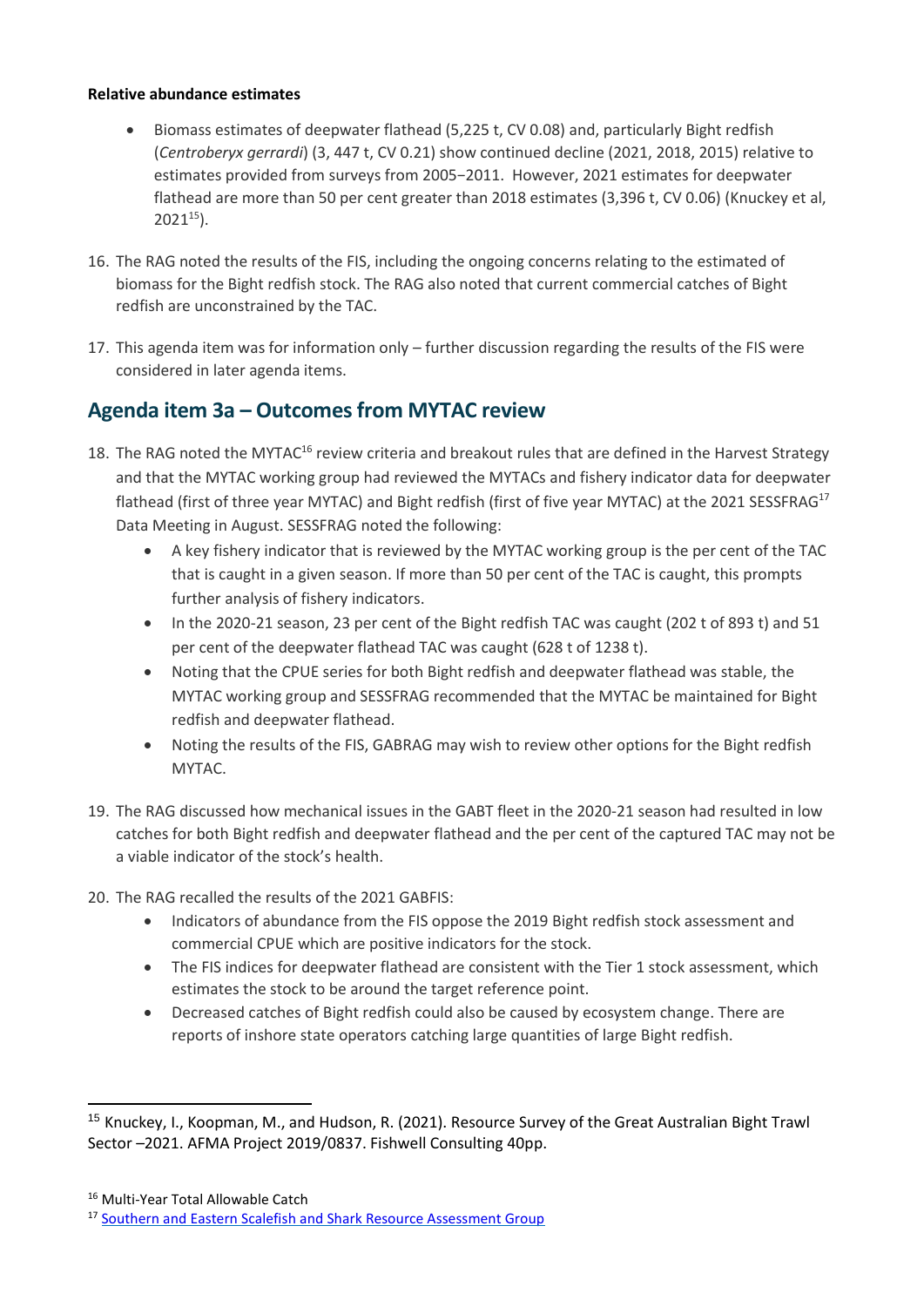- 21. Dr Paul Burch commented that ageing archived otoliths could offer a better understanding of the age structure of the Bight redfish stock and how heavily they may have been exploited.
	- Mr Kyne Krusic-Golub added that FAS could accommodate the ageing of Bight redfish in the current 2021-22 ageing plan. FAS would also be able to have otoliths aged before the SESSFRAG meeting in March 2022.
- 22. CSIRO identified an issue with the GAB crew based sampling program, with some data sheets not indicating whether the catch was graded before length frequencies were recorded. It is believed that most of this catch was graded by size and will need to be excluded from assessments. CSIRO requested the RAG's advice on how to address the data issue.
	- The RAG recommended that industry and CSIRO work to try salvage any measurements of ungraded catch and identify the measurements of graded fish that need to be excluded.
- 23. The RAG recommended that the stock assessment for Bight redfish should be brought forward to 2022, in replacement of deepwater flathead. Doing so will mean deepwater flathead will extend beyond the current MYTAC, and GABRAG should consider discounts to the RBC to account for time-induced risk.
- 24. The RAG recommended the current Bight redfish RBC<sup>18</sup> of 912 t is maintained into the 2022-23 fishing season, noting catches are not currently constrained by the TAC, and the 2022 Tier 1 Bight redfish Stock Assessment will inform the 2023-24 RBC. The RAG also recommended maintaining the current RBC of 1,238 t for deepwater flathead for the 2022-23 fishing season.

### **Action Item 1: Paul Burch (CSIRO)**

Paul Burch to investigate the issue of size grading for Bight redfish crew collected length data and contact industry regarding the outcome (whether to include or exclude data). The results of this are to be reported to the SESSFRAG data or chair's meeting in 2022.

### <span id="page-8-0"></span>**Agenda item 3b – Outcomes from ERA trigger review**

25. The RAG noted the background on ERAs and the ERA trigger review:

- CSIRO undertakes ERAs for AFMA's fisheries, which are scheduled every five years for major fisheries.
- The trigger review process tests that the assumptions of ERAs are true and whether there have been any changes to the fishery that would change the ERA's risk profile in between assessments.
- The ERA trigger analysis has been completed for the GABT sector, and was reviewed by SESSFRAG at its August 2021 data meeting.
- There was little change to the effort footprint of the GABT sector but a question was raised as to whether the increased catch of stingarees in the GABFIS could change the GABT sector's risk profile, and whether an updated ERA should be completed.
- 26. The RAG discussed that the spike in stingaree catches likely indicates an increase in abundance. The RAG has no information that suggests that the stingaree's productivity or susceptibility scores would have changed and this would not change the ERA results.
- 27. Industry noted that they had observed cyclical abundance spikes for other species and this may be a part of a broader boom and bust pattern in the GAB.
- 28. The RAG recommended that the ERA should not be updated.

<sup>18</sup> Recommended Biological Catch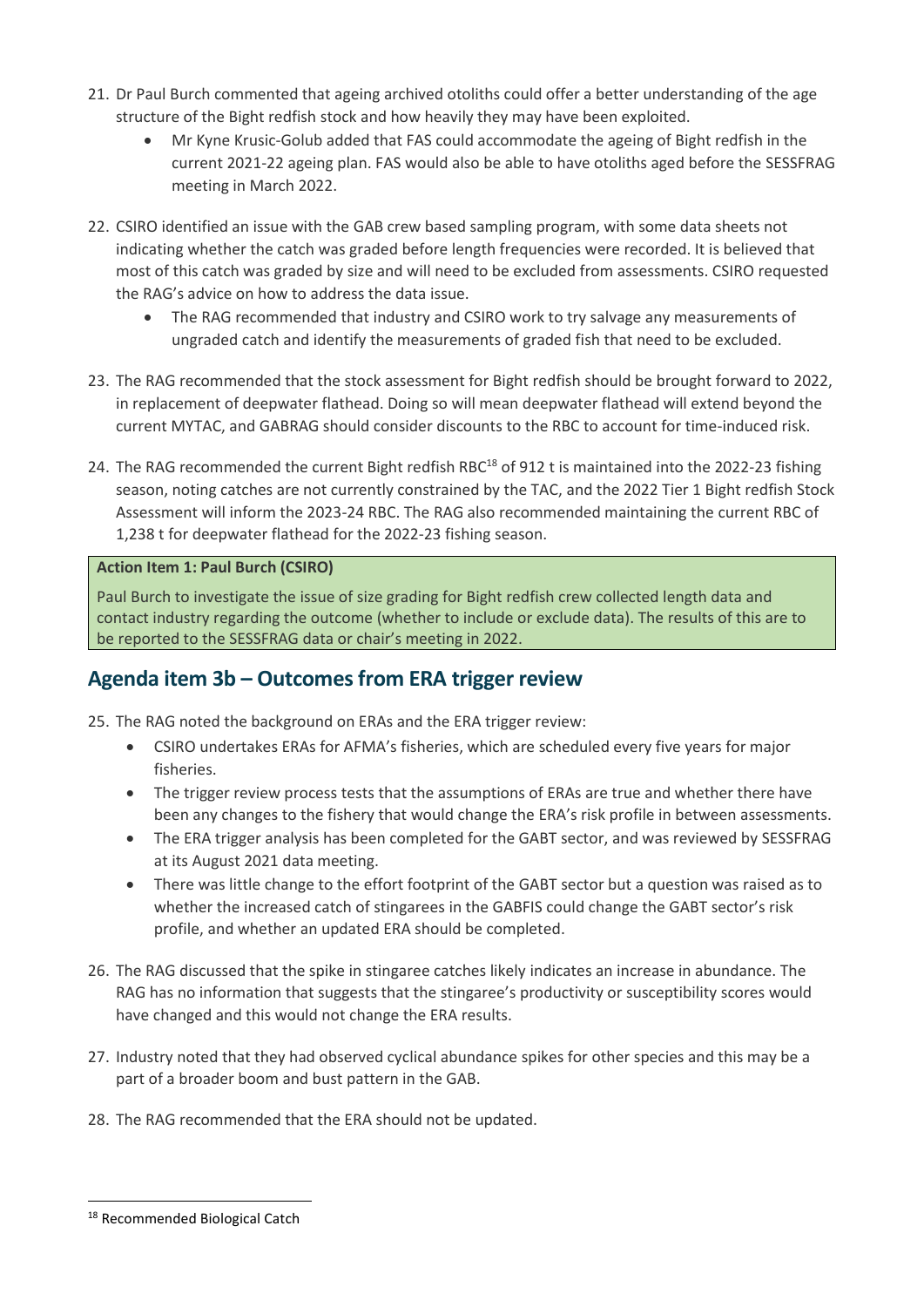### <span id="page-9-0"></span>**Agenda item 4 – GABT Data Collection**

- 29. The RAG noted that AFMA and GABIA were seeking the RAG's advice on developing a working group to review data needs and sampling requirements in the GAB. The RAG also noted the following background:
	- AFMA has a [SESSF Data Plan](https://www.afma.gov.au/sites/default/files/sessf_data_plan_2021-23.pdf) which includes sampling targets for GABT species.
	- AFMA and GABIA have been discussing the need to review data collection protocols in the GAB. This could be addressed through a working group.
	- This working group would also address many of GABRAG's outstanding data associated action items [\(Attachment C\)](#page-17-0).
- 30. The RAG recommended that AFMA and GABIA establish the data collection and sampling protocol working group.

#### <span id="page-9-2"></span>**Action Item 2: AFMA and GABIA**

AFMA and GABIA to develop a GAB Data Collection and Sampling Protocol Working Group, and provide a draft plan to the SESSFRAG 2022 data meeting.

### <span id="page-9-1"></span>**Agenda item 5 – Orange Roughy Data and Assessment Options**

- 31. The RAG noted that Mr Kyne Krusic-Golub (FAS) and Dr Heidi Pethybridge (CSIRO) were providing presentations which would assist the GAB Data Collection and Sampling Protocol Working Group (the Working Group), including ageing work to support a stock assessment of orange roughy in the GAB.
- 32. Dr Heidi Pethybridge provided a presentation to the RAG, describing the decision making tool, [Fishpath:](https://www.fishpath.org/home)
	- Fishpath asks a series of questions about a stock and dynamics of the fishery and can help identify data gaps which could be filled to support a stock assessment. Using the Fishpath tool would give the Working Group and RAG data collection options.
	- The RAG agreed that the Fishpath tool could be a low cost option to identify data gaps.
- 33. Mr Kyne Krusic-Golub provided a presentation on the FAS orange roughy data base.
	- FAS has an archive of 10,390 orange roughy otoliths from the GAB which were caught between 1990 and 2021.
	- A large portion of FAS's otoliths are known to be from the GAB, but are not assigned an orange roughy zone (se[e Orange Roughy Research Plan for the GABTF 2020-2024](https://www.afma.gov.au/sites/default/files/2020-24_gabt_orange_roughy_research_plan_-_final.pdf) (the Research Plan)). This could be amended by comparing the otolith harvest date to AFMA's logbook data.
	- Mr Kyne Krusic-Golub noted that orange roughy otoliths are difficult and expensive to age. The RAG and the Working Group may wish to explore the viability of otolith weights in assessments.
- 34. The RAG recommended that FAS should work on the orange roughy otoliths in a staged approach and incorporate some of the work into the ageing budget for the 2021-22 financial year. The Working Group will provide final sampling instructions to FAS.
- 35. The RAG also recommended that the Working Group should discuss acoustic surveys with Dr Tim Ryan (CSIRO) on the feasibility and value of acoustic surveys in the GAB to support an orange roughy assessment.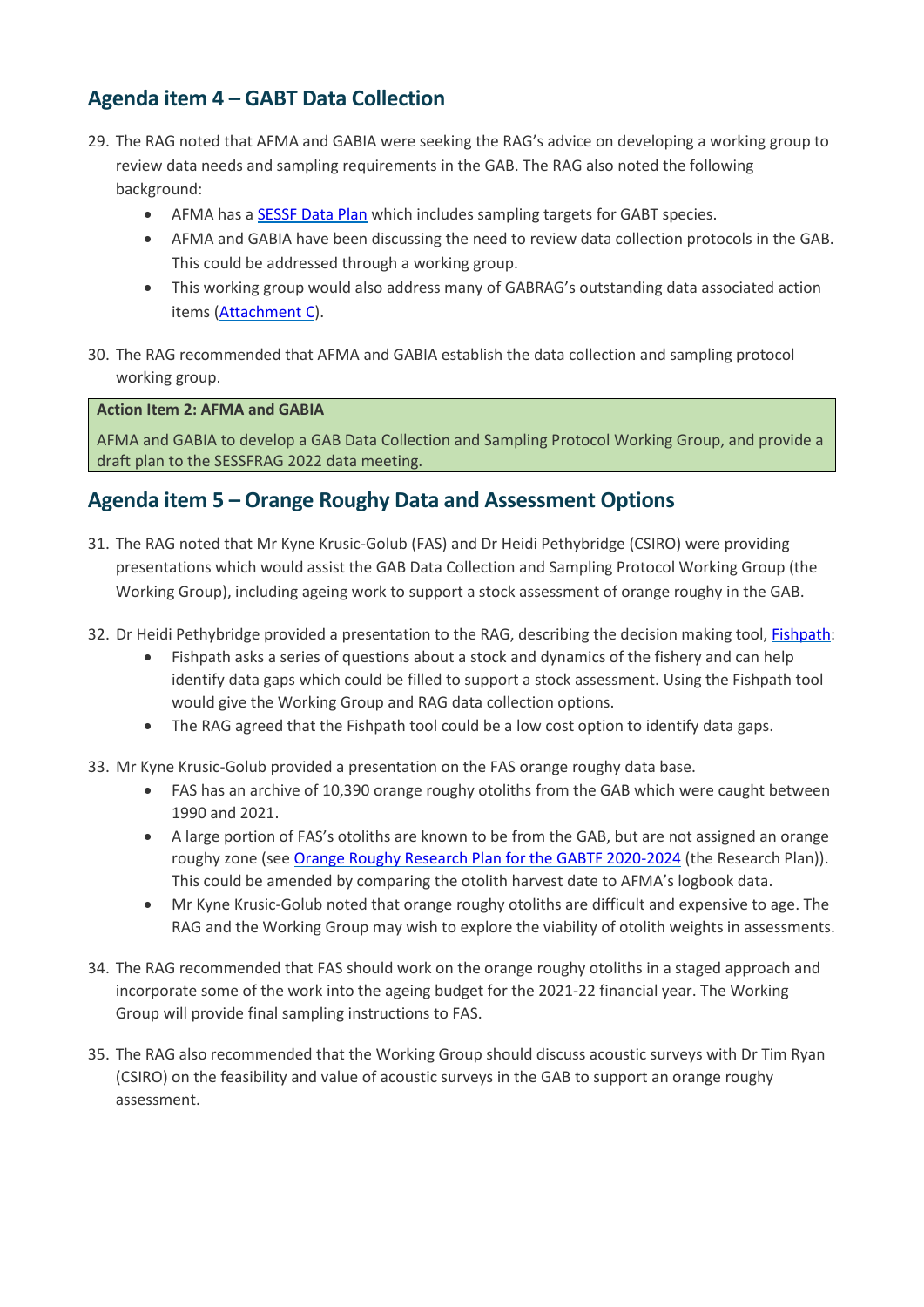#### **Action Item 3: AFMA and Fishwell Consulting**

Fishwell Consulting and AFMA to work with FAS to identify missing orange roughy zone data for archived orange roughy otoliths.

### <span id="page-10-0"></span>**Agenda item 6 – Orange Roughy Research Plan**

- 36. The RAG noted that a RCA for the 2022-23 season needs to be recommended and that industry had made a submission to increase the RCA to 300 t to increase the incentive to fish under the Orange Roughy Research Plan. The RAG noted the following background:
	- AFMA revised the orange roughy research plan for the GAB in 2019 and the current Research Plan was published in 2020.
	- A 200 t RCA has been allocated since the Research Plan was created. Originally there were catch triggers across each of the orange roughy zones in the GAB. Industry were concerned that the catch triggers were a barrier to participating in the Research Plan so these catch triggers were removed. An Olympic RCA was also introduced for the 2021-22 fishing year to increase the incentive of participating in the Research Plan and catching orange roughy.

37. Industry provided an update on their participation in the Research Plan:

- In the 2021-22 season 27 t of orange roughy was captured with 360 otoliths harvested.
- Gonad stages were not collected although this will be incorporated into future sampling.
- Total catch was expected to be higher, but one of the participating boats had a mechanical issue during the orange roughy peak aggregating period.
- Fishing for orange roughy is not financially viable and requires a significant amount of a boat's time and fuel which could be used to target other species. The GABT fleet needs a greater incentive to fish under the Research Plan.
- Increasing the RCA could provide further incentives for operators to target orange roughy.
- 38. Invited Participants from CSIRO commented that focussing catches on a single seamount or hill in each fishing season could be beneficial for assessments.
- 39. The RAG noted total catches are still well below the 200 t RCA, which is sufficient to support ongoing data collection.
- 40. The RAG recommended<sup>19</sup> that the RCA remain as 200 t for the 2022-23 season.

### <span id="page-10-1"></span>**Agenda item 7 – GABT Research Plan**

- 41. The RAG noted that all of AFMA's RAGs are required to develop an annual research plan for relevant fisheries. Any research priorities identified by GABRAG for the 2023-24 financial year will be discussed at GABMAC, then SESSFRAG in 2022, before final consideration by the AFMA Research Committee.
- 42. Mr Neil MacDonald updated the RAG on GABIA's market research work and provided that the GABT sector may seek MSC<sup>20</sup> certification for key species in the future.
- 43. The RAG recommended<sup>21</sup> that the 2024 GABFIS be included as the sole research priority, as a medium cost, high feasibility item.

<sup>&</sup>lt;sup>19</sup> Mr Jim Raptis and those who had declared a conflict of interest left the meeting prior to the recommendation being made.

<sup>20</sup> [Marine Stewardship Council](https://www.msc.org/en-au)

<sup>&</sup>lt;sup>21</sup> Those who had declared a conflict of interest left the meeting prior to the recommendation being made.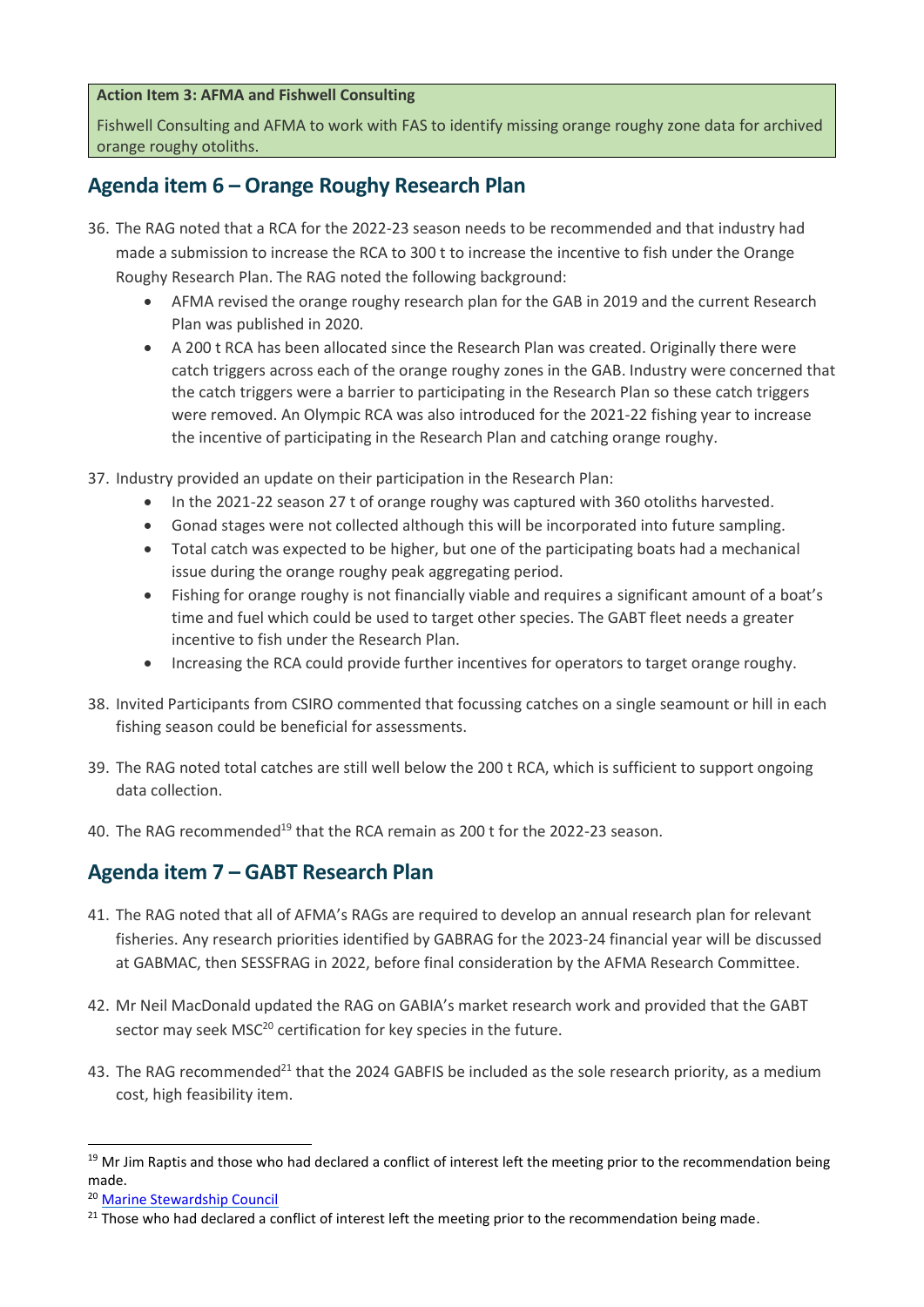### <span id="page-11-0"></span>**Agenda item 8 – Albany and Esperance Bycatch TAC**

- 44. The RAG noted that an orange roughy bycatch TAC needs to be recommended for the Albany and Esperance zone for the 2022-23 fishing season.
- 45. Noting the previous discussion during the review of the action items [\(Agenda Item 1.5\)](#page-4-0), and that orange roughy are an aggregating species with shots in excess of 25 t a possibility, the RAG did not have any new information with which to revise the previous bycatch TAC, and recommended<sup>22</sup> that the bycatch TAC of 50 t remain for the 2022-23 season.

### <span id="page-11-1"></span>**Agenda item 9 – Climate change impacts in the SESSF**

46. The RAG noted Dr Beth Fulton's presentation, and its context in broader climate change work being addressed through SESSFRAG.

### **Climate Change Adaptation Handbook**

- The [Climate Change Adaptation Handbook](https://research.csiro.au/cor/home/climate-impacts-adaptation/climate-adaptation-handbook/) sets out the steps to understand:
	- o the climate driven changes to ocean variables;
	- o the sensitivity of individual fisheries to change; and
	- o the natural adaptability of a fishery and whether management changes are needed to guide climate change adaptation.
- The following became evident while developing the handbook:
	- o Increased variability in environmental conditions are likely. These shifting ecosystem states may go unnoticed which could undermine sustainability.
	- o All AFMA fisheries have valuable species that are sensitive to climate change.
	- o Bycatch and TEP<sup>23</sup> species are likely to be highly sensitive to climate change, it will be important to understand how that interacts with any fishing effects.
	- o Cross-jurisdictional management coordination will be needed.
	- o Catch information will not be the only thing that should be relied on for fishery information.
	- o There will be both positive and negative implications for fishing industries from climate change effects.

### **Ecosystem Indicators Work**

- A working group, funded by CSIRO and th[e Lenfest Oceans Program](https://www.lenfestocean.org/en) has considered social, economic and ecological indicators to provide guidance on harvest controls and management indicators based on ecosystems.
- Australia is much less productive than other areas throughout the world and our marine ecosystems produce a lower biomass.
- It is likely that biomass in the SESSF was overfished through the 1990s to 2000s. There is evidence of this overfishing in SESSF logbook data.
- Management has started to restore the SESSF, although we are seeing it being restored at a different equilibrium, with other species becoming more dominant.

 $^{22}$  Those who had declared a conflict of interest left the meeting prior to the recommendation being made.

<sup>&</sup>lt;sup>23</sup> Threatened Endangered and Protected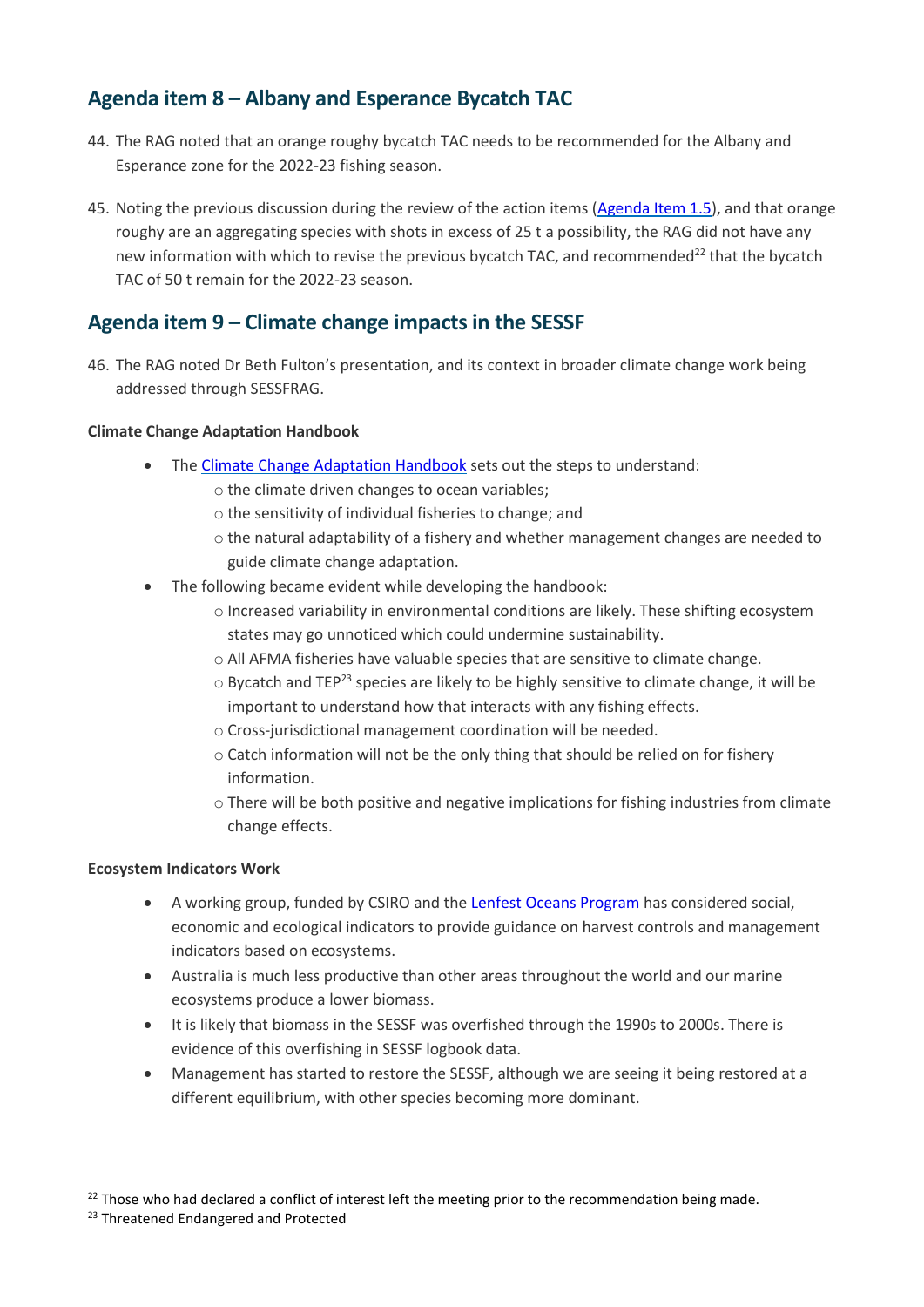- The SESSF is a partially resilient fishery, meaning that it can recover from stressors without crashing. Adding stressors such as climate change effects and marine heatwaves lowers the resilience.
- Many of the SESSF species are currently being exploited at a level that could compromise the resilience of the ecosystem.
- Traditional single species fisheries management puts too much pressure on the ecosystem. Managing TACs from an ecosystem level could be more sustainable.
- Bight redfish and deepwater flathead are believed to be at a healthy biomass and resilient to stressors.
- 47. Industry and scientific members agreed that the conclusions of this presentation broadly echoed the results of recent FISs and commercial catches.
	- Climate induced ecosystem change in the GAB could explain decreases in target species such as Bight redfish and the abundance of bycatch species such as stingarees.
- 48. The RAG noted the importance of incorporating climate change into future management regimes and thanked Dr Fulton for the presentation.

### <span id="page-12-0"></span>**Agenda item 10 – Other business and action items**

- 49. The Chair noted the proceedings and asked the RAG if there were further items the RAG wished to discuss.
	- Mr Jim Raptis noted he was personally interested in assessing how stingarees are affecting trawl net efficiency using a flume tank, and that he would report back to the RAG on his results.
- 50. The Executive Officer reviewed the action items which arose from the meeting and these were endorsed by the RAG (see [Attachment D\)](#page-23-0).

### <span id="page-12-1"></span>**Agenda item 11 – 2022 Meeting Schedule**

- 51. Noting the outcomes of the MYTAC review [\(Agenda Item 3.1\)](#page-7-1), a tier 1 stock assessment will be completed for Bight redfish in 2022. Considering that an assessment is being run, GABRAG will be required to meet twice in 2022.
- 52. The RAG agreed that the two meetings would be held in September and November 2022, with the final dates to be decided based on member availability.

## <span id="page-12-2"></span>**Close of meeting**

<span id="page-12-3"></span>53. The Chair thanked the RAG for their contribution and closed the meeting at 16:58 AEDT.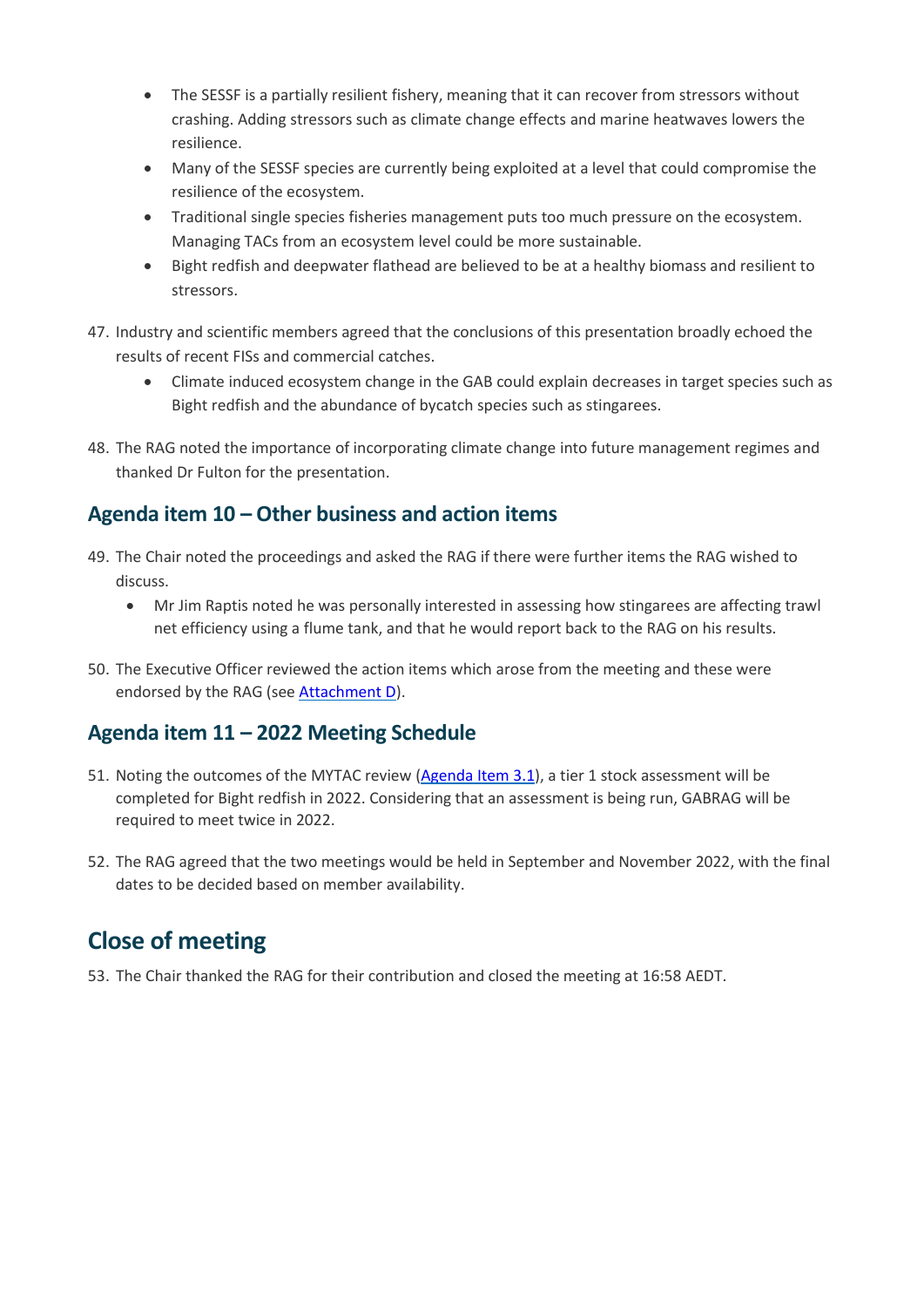# **Attachment A – Register of Interest**

| <b>Name</b>                                          |                      | <b>Membership   Declared interests</b>                                                                                                                                                                                                                                                                                                                                                                                                                                                                                                                                                                                                                                                                                                                                                                                                                                                                                                                                                                                                                                                                                                                                                                                                                                                                                                                                                                                                                                                                                                                                               |  |
|------------------------------------------------------|----------------------|--------------------------------------------------------------------------------------------------------------------------------------------------------------------------------------------------------------------------------------------------------------------------------------------------------------------------------------------------------------------------------------------------------------------------------------------------------------------------------------------------------------------------------------------------------------------------------------------------------------------------------------------------------------------------------------------------------------------------------------------------------------------------------------------------------------------------------------------------------------------------------------------------------------------------------------------------------------------------------------------------------------------------------------------------------------------------------------------------------------------------------------------------------------------------------------------------------------------------------------------------------------------------------------------------------------------------------------------------------------------------------------------------------------------------------------------------------------------------------------------------------------------------------------------------------------------------------------|--|
| Mr Lance<br>Lloyd                                    | Chair                | • No interest in the fishery pecuniary or otherwise<br>• Member of GABMAC and SESSFRAG<br>• Board Member, AwF - Aquaculture without Frontiers (Australia)<br>• Director - Lloyd Environmental Pty Ltd.<br>• Research Fellow - Federation University Australia                                                                                                                                                                                                                                                                                                                                                                                                                                                                                                                                                                                                                                                                                                                                                                                                                                                                                                                                                                                                                                                                                                                                                                                                                                                                                                                        |  |
| purposes<br>Scientific<br>Dr Andy<br>member<br>Moore |                      | • No personal pecuniary interest<br>• Employed by ABARES - interest in sources of funding for research<br>• Involved in the Gemfish stock structure project and the Western<br>gemfish Tier 1 assessment<br>• Senior Research Fellow - University of Queensland<br>• Principal Investigator on the National Recreational Fishing survey<br>• Co-investigator on school whiting stock structure and biology project                                                                                                                                                                                                                                                                                                                                                                                                                                                                                                                                                                                                                                                                                                                                                                                                                                                                                                                                                                                                                                                                                                                                                                   |  |
| Dr Ian<br>Knuckey                                    | Scientific<br>member | <b>Positions:</b><br>• Director - Fishwell Consulting Pty Ltd<br>• Director - Olrac Australia (Electronic logbooks)<br>• Chair - Northern Prawn Fishery Resource Assessment Group<br>• Chair - Tropical Rock Lobster Resource Assessment Group<br>• Chair - Victorian Rock Lobster and Giant Crab Assessment Group<br>• Chair - Victorian Central Zone Abalone Fisheries Resource Advisory<br>Group<br>• Chair - Gulf of St Vincent's Prawn Fishery MAC Research Scientific<br>Committee<br>• Scientific Member - Northern Prawn Management Advisory Committee<br>• Scientific Member - SESSF Shark Resource Assessment Group<br>• Scientific Member - SESSF Great Australian Bight Resource Assessment<br>Group<br>• Scientific Member - Gulf of St Vincent's Prawn Fishery Management<br><b>Advisory Committee</b><br>• Scientific Member - Tropical Tuna Resource Assessment Group<br>• Scientific Member - SESSF Resource Assessment Group<br>• Member - Victorian Marine and Coastal Council<br>• Member - The Geelong Agri Collective<br><b>Fishwell current projects:</b><br>• DAWE Project - Multi-sector fisheries capacity building<br>• AFMA 2019-0836 - Informing the Bass Strait Central Zone Scallop<br>Fishery Harvest Strategy and TAC setting process with economic data<br>and MEY proxies<br>• FRDC project - Principal Investigator for SA Peak Industry body project<br>• AFMA project - Design sea cucumber fishery-independent survey for<br>the Coral Sea<br>• FRDC 2019-027 Improving and promoting fish-trawl selectivity in the<br><b>SESSF and GABTS</b> |  |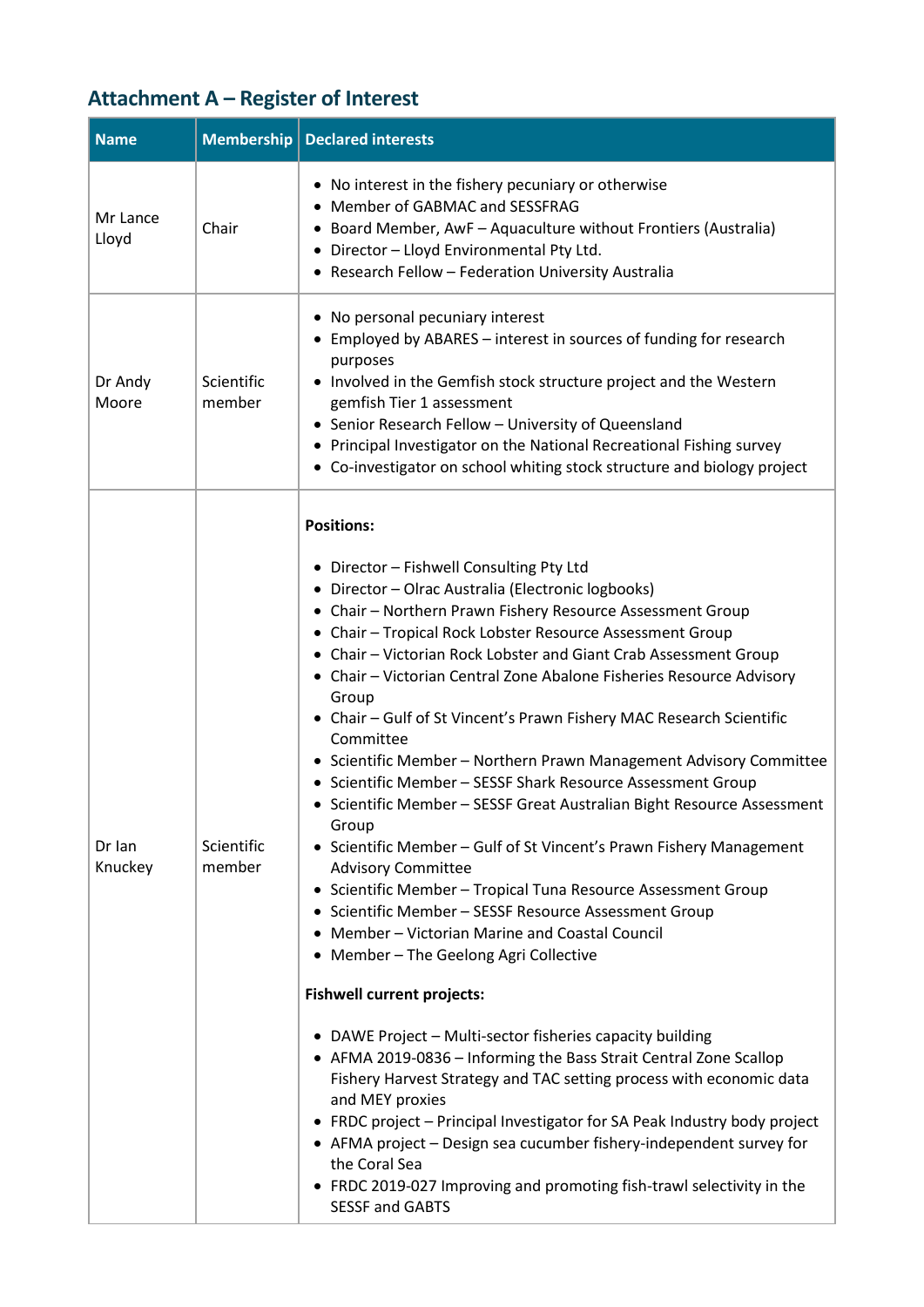|                      |                     | • FRDC 2019-072 A survey to detect change in Danish Seine catch rates of<br>Flathead and School Whiting resulting from CGG seismic exploration<br>• FRDC 2019-129 Potential transition of shark gillnet boats to longline<br>fishing in Bass Strait - ecological, cross-sectoral, and economic<br>implications<br>• FRDC 2018-021 Development and evaluation of SESSF multi-species<br>harvest strategies<br>• AFMA 2020-0807 Bass Strait Scallop Fishery Survey - 2020-22<br>• Traffic Project Shark Product Traceability<br>• NT Fisheries Design and implementation of a tropical snapper trawl<br>survey<br>• Sea Cucumber Ass. Design and implementation of a sea cucumber dive<br>survey Information to support non-detrimental finding of fisheries for<br><b>Black Teatfish and White Teatfish</b><br>• Australia Bay Information to support Wildlife Trade Operation for the<br>Queensland Gulf of Carpentaria Developmental Fin Fish Trawl Fishery<br>• Tas. Abalone Scientific Advisor for Tasmanian Abalone Council Ltd<br>• PEMSEA Developing EAFM Plan of Red Snapper for Arafura and Timor<br>Seas Region<br>• Beach Energy - BACI study of Prion Marine Seismic Survey impacts<br>relative biomass of scallops on beds in the immediate vicinity<br>• Expert witness - Gladstone Harbour development impacts |
|----------------------|---------------------|------------------------------------------------------------------------------------------------------------------------------------------------------------------------------------------------------------------------------------------------------------------------------------------------------------------------------------------------------------------------------------------------------------------------------------------------------------------------------------------------------------------------------------------------------------------------------------------------------------------------------------------------------------------------------------------------------------------------------------------------------------------------------------------------------------------------------------------------------------------------------------------------------------------------------------------------------------------------------------------------------------------------------------------------------------------------------------------------------------------------------------------------------------------------------------------------------------------------------------------------------------------------------------------------------------------------------|
| Dr Eriko<br>Hoshino  | Economics<br>Member | • Employed by CSIRO, Marine Resource Economics Group<br>• Adjunct with the University of Tasmania, Tasmanian School of Business<br>and Economics (TSBE) & IMAS<br>• Principal investigator (PI) on characterising socioeconomic contribution<br>of the tropical tuna fisheries in Indonesia project<br>• Acquiring funding for research purposes                                                                                                                                                                                                                                                                                                                                                                                                                                                                                                                                                                                                                                                                                                                                                                                                                                                                                                                                                                             |
| Mr Jim Raptis        | Industry<br>member  | • GABMAC Industry Member<br>• Operates two boats in the GABT Fishery and owns four GABT SFRs as<br>well as quota in the Southern and Eastern Scalefish and Shark Fishery                                                                                                                                                                                                                                                                                                                                                                                                                                                                                                                                                                                                                                                                                                                                                                                                                                                                                                                                                                                                                                                                                                                                                     |
| Mr Neil<br>MacDonald | Industry<br>member  | • Director NMAC (SA) P/L<br>• Executive Officer of the Great Australian Bight Industry Association<br>(GABIA)<br>• Executive Officer of Charter Boat Association South Australia<br><b>Executive Officer Southern Fishermen's Association</b><br>٠<br>Executive Officer of Saint Vincent Gulf Prawn Boat Owner's Association<br><b>Executive Officer of Marine Scale Net Fishers Association</b><br>• Committee support services South Australian Rock Lobster<br>Management Advisory Committee & Research Sub-Committee<br>Support services South Australian Professional Fishers Association<br>٠<br>• Chair of CGG Gippsland MSS Scientific Advisory Committee<br>• GABMAC Industry Member<br>• Gulf St Vincent Prawn Fishery Management Advisory Committee<br>(SVGPBOA) Member<br>• Gulf St Vincent Prawn Fishery Research Sub-Committee (SVGPBOA)<br>Member<br>• Lakes & Coorong Fishery Management Advisory Committee (LCFMAC)<br>• Director of the Australian Council of Prawn Fisheries                                                                                                                                                                                                                                                                                                                              |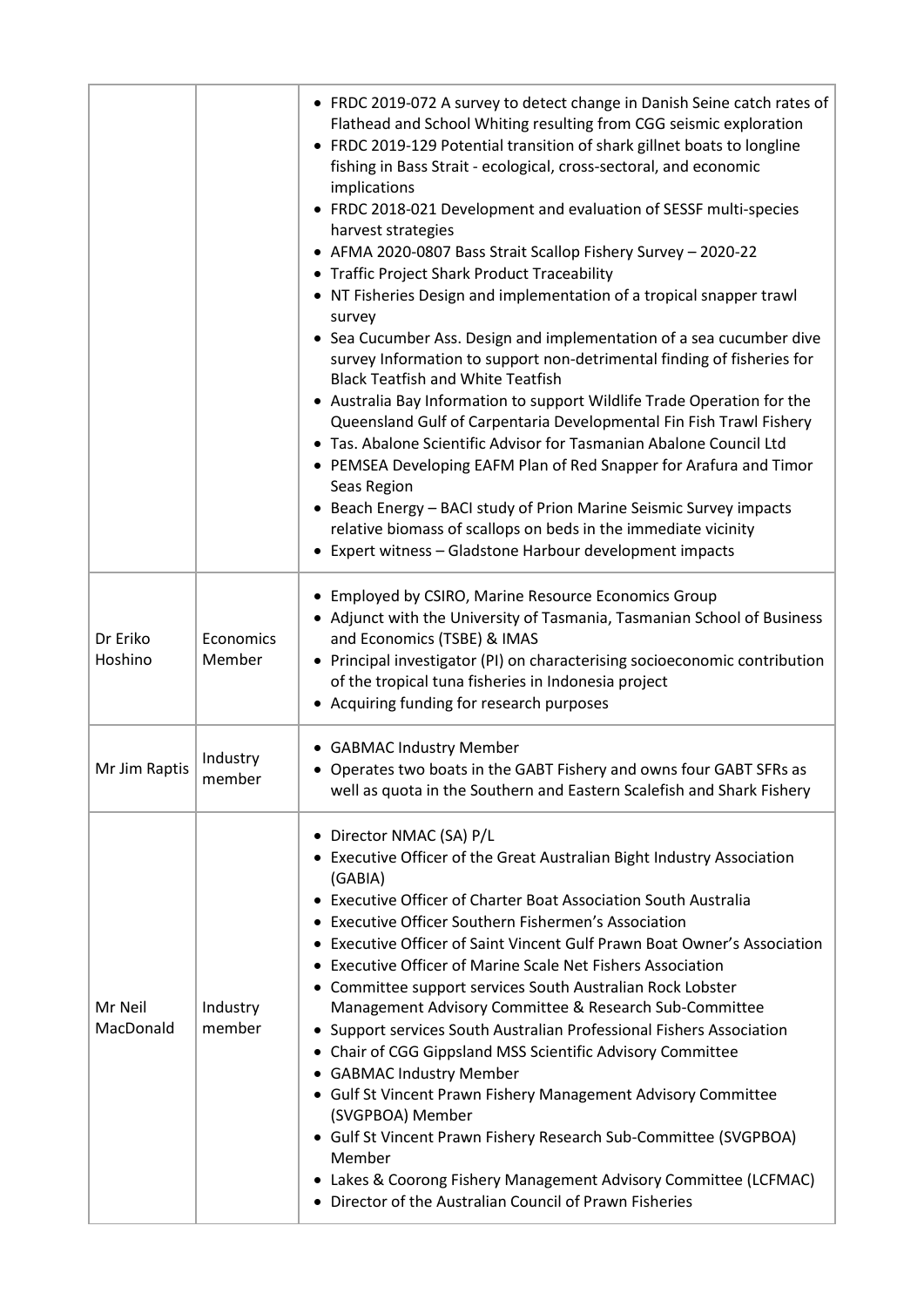| Ms Marcia<br>Valente               | Industry<br>member   | • Committee Consultant for Silver Phoenix Holdings who hold two GABT<br><b>SFRs</b>                                                                                                                                                                                                                                                       |  |
|------------------------------------|----------------------|-------------------------------------------------------------------------------------------------------------------------------------------------------------------------------------------------------------------------------------------------------------------------------------------------------------------------------------------|--|
| Mr Dan<br>AFMA<br>Corrie<br>Member |                      | • No pecuniary or other interest in the SESSF<br>• Employed by AFMA. Manager of the Commonwealth Trawl Sectors                                                                                                                                                                                                                            |  |
| Mr Aaron<br>Puckeridge             | Executive<br>Officer | • No interest, pecuniary or otherwise<br>• Employed by AFMA, in the Trawl Team                                                                                                                                                                                                                                                            |  |
| <b>Invited Participants</b>        |                      | <b>Declared interests</b>                                                                                                                                                                                                                                                                                                                 |  |
| Dr Geoff Tuck                      |                      | • Employed by CSIRO. Involved in stock assessments<br>• Interest in obtaining funding for future research<br>• Principal investigator (PI) on SESSF stock assessment project<br>• Project leader CSIRO Marine Visual Technologies project team on<br>automated catch detection and species identification<br>• Scientific member of SERAG |  |
| Mr Kyne Krusic-Golub               |                      | • Director at Fish Ageing Services<br>• Fish Ageing Services is contracted to undertake fish ageing for the<br><b>SESSF</b><br>• No pecuniary interest within the fishery other than the potential for<br>obtaining future funding for research or service provision                                                                      |  |
| Dr Beth Fulton                     |                      | • Employed by CSIRO, ecosystem and climate scientist, Portfolio Leader<br>for Integrated Marine Management<br>• Adjunct with the University of Tasmania (Deputy Director for the<br>Centre of Marine Socioecology)<br>• Acquiring funding for research purposes                                                                           |  |
| Dr Paul Burch                      |                      | • CSIRO, Assessment Scientist. Acquiring funding for research purposes<br>• CSIRO representative on the Fisheries Statistics and Information<br><b>Working Group</b><br>PI on the data services contract                                                                                                                                  |  |
| <b>Observers</b>                   |                      | <b>Declared interests</b>                                                                                                                                                                                                                                                                                                                 |  |
| Dr Krystle Keller                  |                      | Employed by ABARES. No interest, pecuniary or otherwise<br>$\bullet$                                                                                                                                                                                                                                                                      |  |
| Dr Daniel Wright                   |                      | • Employed by ABARES. No interest, pecuniary or otherwise                                                                                                                                                                                                                                                                                 |  |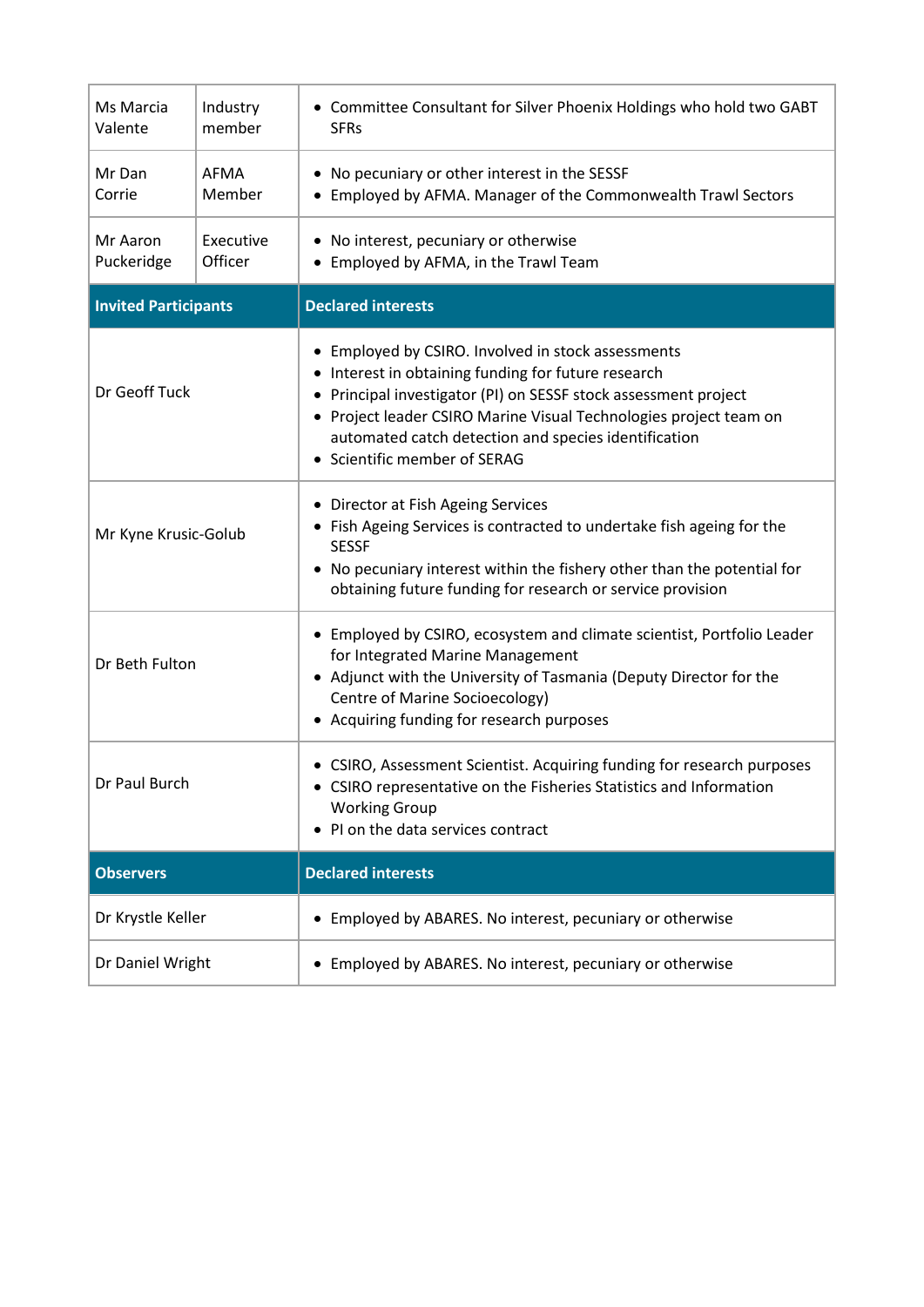# <span id="page-16-0"></span>**Attachment B – Agenda**

**Time (AEDT):** 9:00-17:00 **Location:** Microsoft Teams **Chair Name:** Lance Lloyd

| <b>Approximate</b><br>time | <b>Item</b>                                                        | <b>Purpose</b> | <b>Lead presenter</b>                         |  |  |
|----------------------------|--------------------------------------------------------------------|----------------|-----------------------------------------------|--|--|
| 9:00 (30 mins)             | <b>Agenda item 1. Preliminaries</b>                                |                |                                               |  |  |
|                            | 1.1 Welcome and apologies                                          | For action     | Chair                                         |  |  |
|                            | 1.2 Declaration of interests                                       | For action     | Chair                                         |  |  |
|                            | 1.3 Adoption of agenda                                             | For action     | Chair                                         |  |  |
|                            | 1.4 Minutes from previous meeting                                  | For noting     | Chair                                         |  |  |
|                            | 1.5 Actions arising from previous meetings                         | For noting     | Aaron Puckeridge                              |  |  |
| 9:30 (90 mins)             | Agenda item 2. GAB Fishery Independent<br><b>Survey (FIS)</b>      | For discussion | lan Knuckey                                   |  |  |
| 11:00 (15 min)             | <b>Break</b>                                                       |                |                                               |  |  |
|                            | Agenda item 3.                                                     |                |                                               |  |  |
| 11:15 (30 mins)            | 3a. Outcomes from MYTAC review                                     | For advice     | Dan Corrie                                    |  |  |
|                            | 3b. Outcomes from ERA trigger review                               | For advice     | Dan Corrie                                    |  |  |
| 11:45 (30 mins)            | <b>Agenda item 4. GABT Data Collection</b>                         | For advice     | Dan Corrie<br>Neil MacDonald                  |  |  |
| 12:15 (30 mins)            | Lunch                                                              |                |                                               |  |  |
| 12:45 (60 mins)            | Agenda item 5. Orange Roughy Data and<br><b>Assessment Options</b> | For noting     | Dan Corrie<br>Paul Burch<br>Kyne Krusic-Golub |  |  |
| 13:45 (45 mins)            | Agenda item 6. Orange Roughy Research<br>Plan                      | For advice     | Dan Corrie                                    |  |  |
| 14:30 (45 mins)            | Agenda item 7. GABT Research Plan                                  | For advice     | Dan Corrie                                    |  |  |
| 15:15 (15 mins)            | <b>Break</b>                                                       |                |                                               |  |  |
| 15:30 (60 mins)            | Agenda item 8. Climate change impacts in<br>the SESSF              |                | <b>Beth Fulton</b>                            |  |  |
| 16:30 (15 mins)            | Agenda item 9. Other business and action<br>items                  | For advice     | Aaron Puckeridge                              |  |  |
| 16:45 (15 mins)            | Agenda item 10. 2022 meeting schedule                              | For noting     | Aaron Puckeridge                              |  |  |
| 17:00                      | <b>Meeting close</b>                                               |                |                                               |  |  |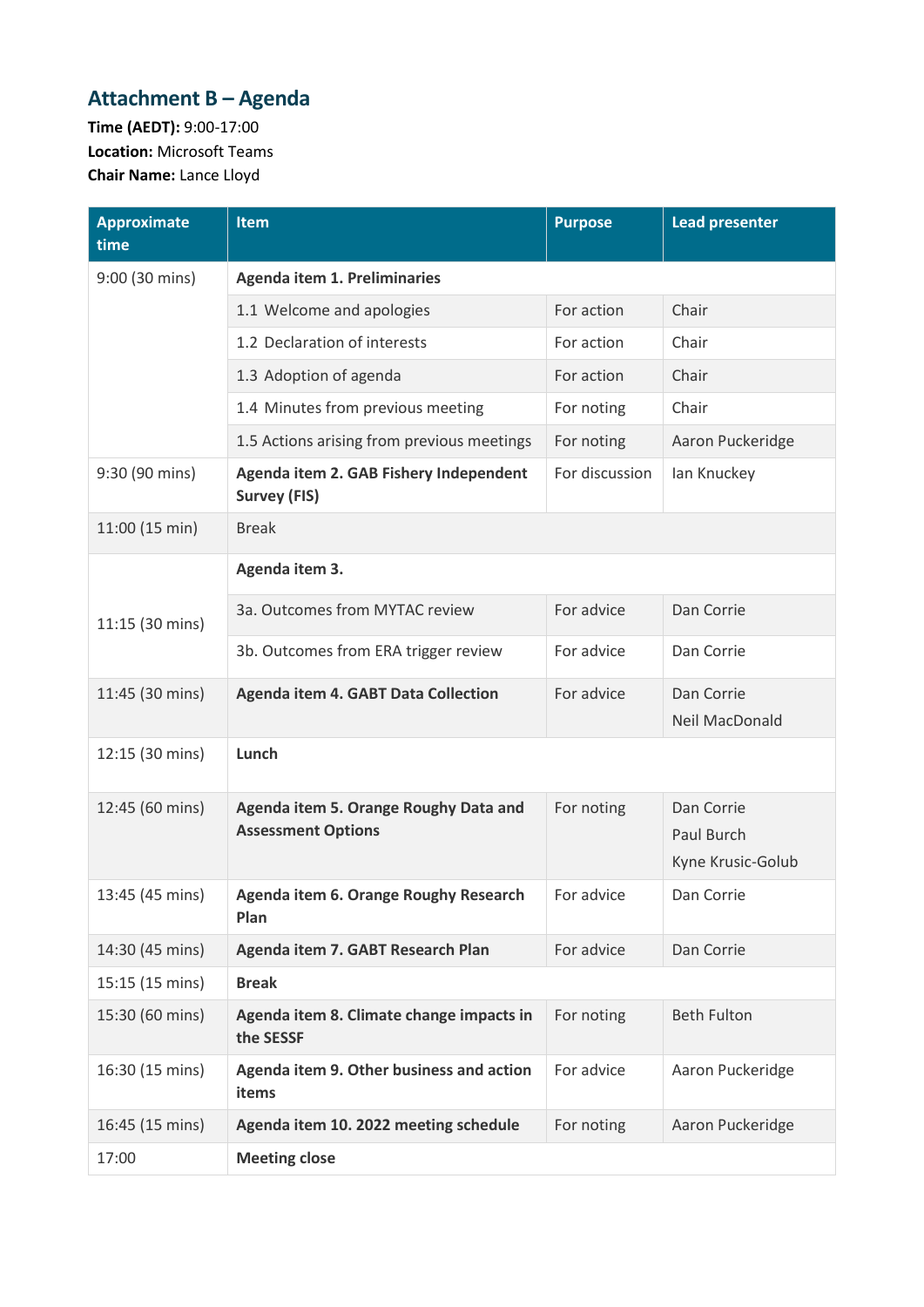## **Attachment C – Progress of Action Itemsfrom previous meetings**

| Complete/Redundant | Underwav | Yet to start | Algoed function on duizo<br>INEED TUITITEL JUVILET |
|--------------------|----------|--------------|----------------------------------------------------|
|--------------------|----------|--------------|----------------------------------------------------|

<span id="page-17-0"></span>

| <b>Agenda Item</b> | No.            | <b>Action Item</b>                                                                                                                                                                                                                                                                                 | <b>Agency/Person</b><br><b>Responsible</b> | <b>Timeframe</b>                                           | <b>Progress</b>                                                                                                                                                                                                                                                                                                                                                                                                               |
|--------------------|----------------|----------------------------------------------------------------------------------------------------------------------------------------------------------------------------------------------------------------------------------------------------------------------------------------------------|--------------------------------------------|------------------------------------------------------------|-------------------------------------------------------------------------------------------------------------------------------------------------------------------------------------------------------------------------------------------------------------------------------------------------------------------------------------------------------------------------------------------------------------------------------|
| 1.4/ Nov 2019      |                | CSIRO/AFMA to provide the RAG<br>with the outcomes from Andre<br>Punt's research looking at age and<br>length sampling across stock<br>assessments of SESSF species;<br>when they become available.<br>Outcomes and how they apply to<br>the GAB will be considered at a<br>future GABRAG meeting. | CSIRO/AFMA                                 | As soon as the<br>research report<br>becomes<br>available. | The report was distributed to the RAG and is<br>also available online (link here).<br>AFMA are proposing that a working group is<br>established to review the data collection<br>program in the GABT, which would include<br>reviewing length frequency targets for key<br>species.<br>This action item should be closed, subject to<br>the working group being established and<br>this report being considered by the group. |
| 3/ Nov 2019        | 2 <sup>1</sup> | GABIA, AFMA and Dr Burch to<br>collaborate and review Section 5:<br>Data collection and research of the<br><b>Great Australian Bight Trawl</b><br><b>Fishery boat Operating Procedures</b><br>Manual, to ensure that all data<br>required by CSIRO for stock<br>assessments is clearly identified  | GABIA, AFMA and<br><b>CSIRO</b>            | As soon as<br>practicable                                  | AFMA are proposing that a working group is<br>established to review the data collection<br>program in the GABT, which would include<br>revisions to the Boat Operations Manual.<br>This action item should be closed, subject to<br>the working group being established and<br>this work being included in the workplan.                                                                                                      |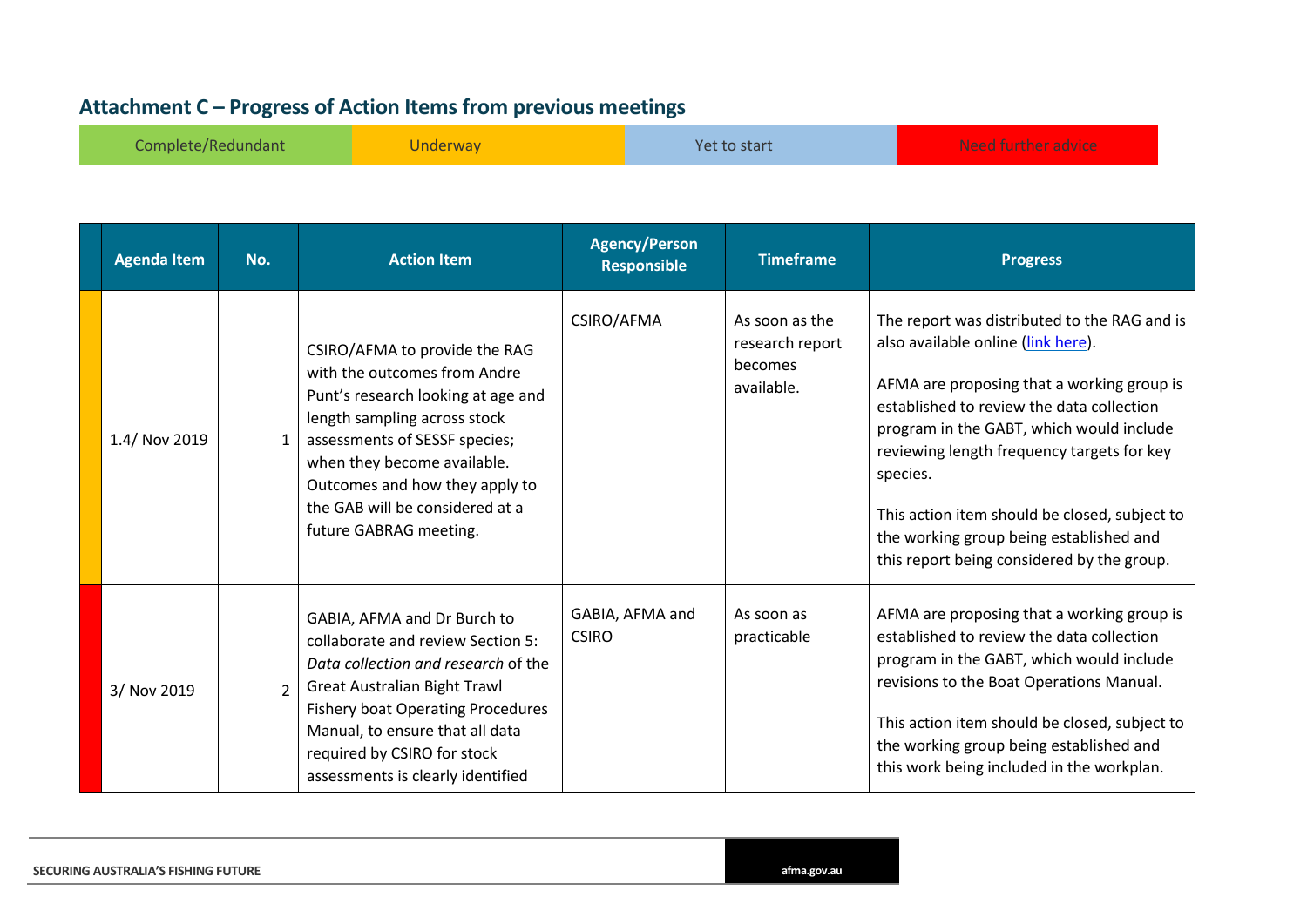|                |   | and the procedures for collecting<br>this data are outlined                                                                                                                                                                                         |                  |                           |                                                                                                                                                                                                                                                                                                                                           |
|----------------|---|-----------------------------------------------------------------------------------------------------------------------------------------------------------------------------------------------------------------------------------------------------|------------------|---------------------------|-------------------------------------------------------------------------------------------------------------------------------------------------------------------------------------------------------------------------------------------------------------------------------------------------------------------------------------------|
| 1.2 Feb 2020   | 3 | AFMA to consider appointing an<br>additional independent scientific<br>member to GABRAG                                                                                                                                                             | <b>AFMA</b>      | As soon as<br>practicable | AFMA will consider this as part of the<br>upcoming RAG/MAC appointment process.                                                                                                                                                                                                                                                           |
| 2.2 Feb 2020   | 4 | AFMA to circulate Fishwell's report<br>for AFMA Project 2019/0816 Inter-<br>annual variation in FIS abundance<br>indices to CSIRO and GABRAG<br>members.                                                                                            | <b>AFMA</b>      | As soon as<br>practicable | This item has not progressed. This should be<br>considered as part of the GABFIS<br>presentation at Agenda Item 2 2021 and the<br>status of this item reviewed accordingly.                                                                                                                                                               |
| 1.5 / Oct 2020 | 5 | AFMA to contact Dr Paul Burch<br>(CSIRO) to identify the data which<br>resulted in the 190m depth spike<br>recorded for Bight redfish in 2016;<br>and why this same spike is not<br>evident within data extracted<br>directly from AFMA's database. | <b>AFMA</b>      | As soon as<br>practicable | This item has not progressed but will be<br>maintained and prioritised closer to the<br>Bight redfish stock assessment.                                                                                                                                                                                                                   |
| 1.5 / Oct 2020 |   | AFMA, GABIA and OLRAC to work<br>together to implement electronic<br>reporting for GABT crew collected<br>data.                                                                                                                                     | AFMA/GABIA/OLRAC | As soon as<br>practicable | AFMA and GABIA are proposing that a<br>working group is established to review the<br>data collection program in the GABT, which<br>would include digitising the crew data<br>collection program.<br>This action item should be closed, subject to<br>the working group being established and<br>this work being included in the workplan. |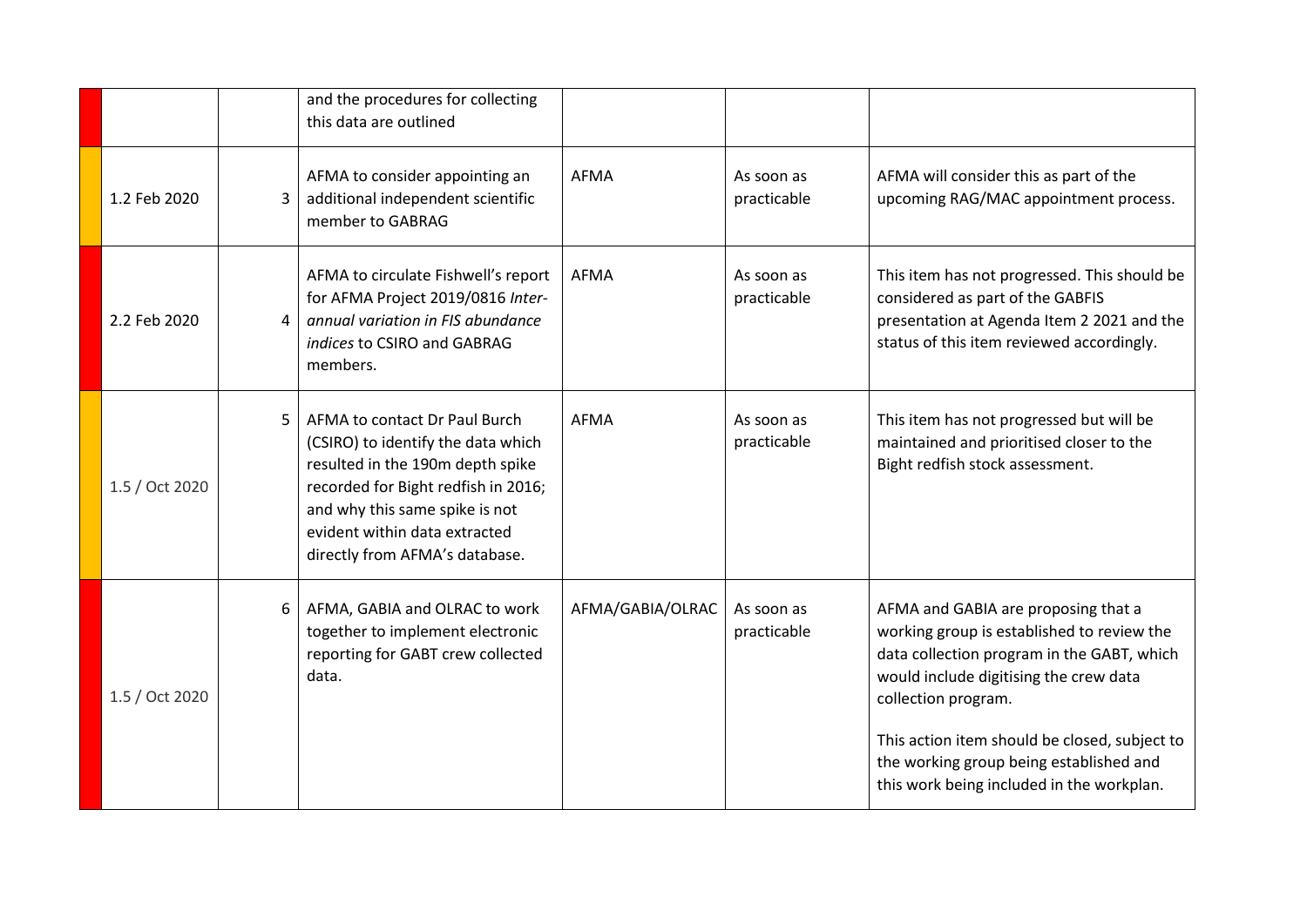| 2.1 / Oct 2020 |   | AFMA to investigate whether a<br>historical CPUE analysis of GAB<br>orange roughy was included in a<br>previous orange roughy (western)<br>stock assessment.                                                                                                                                                                                                   | AFMA                 | As soon as<br>practicable | This work should be absorbed by non-<br>eastern orange roughy review of data and<br>stock assessments.<br>This action item should be closed, subject to<br>that project commencing and this work<br>being included in the workplan. |
|----------------|---|----------------------------------------------------------------------------------------------------------------------------------------------------------------------------------------------------------------------------------------------------------------------------------------------------------------------------------------------------------------|----------------------|---------------------------|-------------------------------------------------------------------------------------------------------------------------------------------------------------------------------------------------------------------------------------|
| 2.1 / Oct 2020 | 8 | The GAB Orange Roughy Working<br>Group (Dan Corrie, Ian Knuckey,<br>Geoff Tuck, Andy Moore, Neil<br>MacDonald and Jim Raptis) to meet<br>to determine the metrics, for the<br>identified lines of evidence (i.e.<br>ERA, age structure, CPUE, acoustic<br>& egg surveys), that would be<br>required to demonstrate recovery<br>of the GAB orange roughy stock. | <b>Working Group</b> | As soon as<br>practicable | This work should be absorbed by non-<br>eastern orange roughy review of data and<br>stock assessments.<br>This action item should be closed, subject to<br>that project commencing and this work<br>being included in the workplan. |
| 2.1 / Oct 2020 | 9 | AFMA to contact Fish Ageing<br>Services (FAS) to:<br>Determine the number of<br>a.<br>GAB orange roughy otoliths<br>available for ageing; and<br>Obtain an estimated cost<br>b.<br>for ageing available otoliths.                                                                                                                                              | <b>AFMA</b>          | As soon as<br>practicable | This will be presented at agenda item 5 at<br>GABRAG October 2021.                                                                                                                                                                  |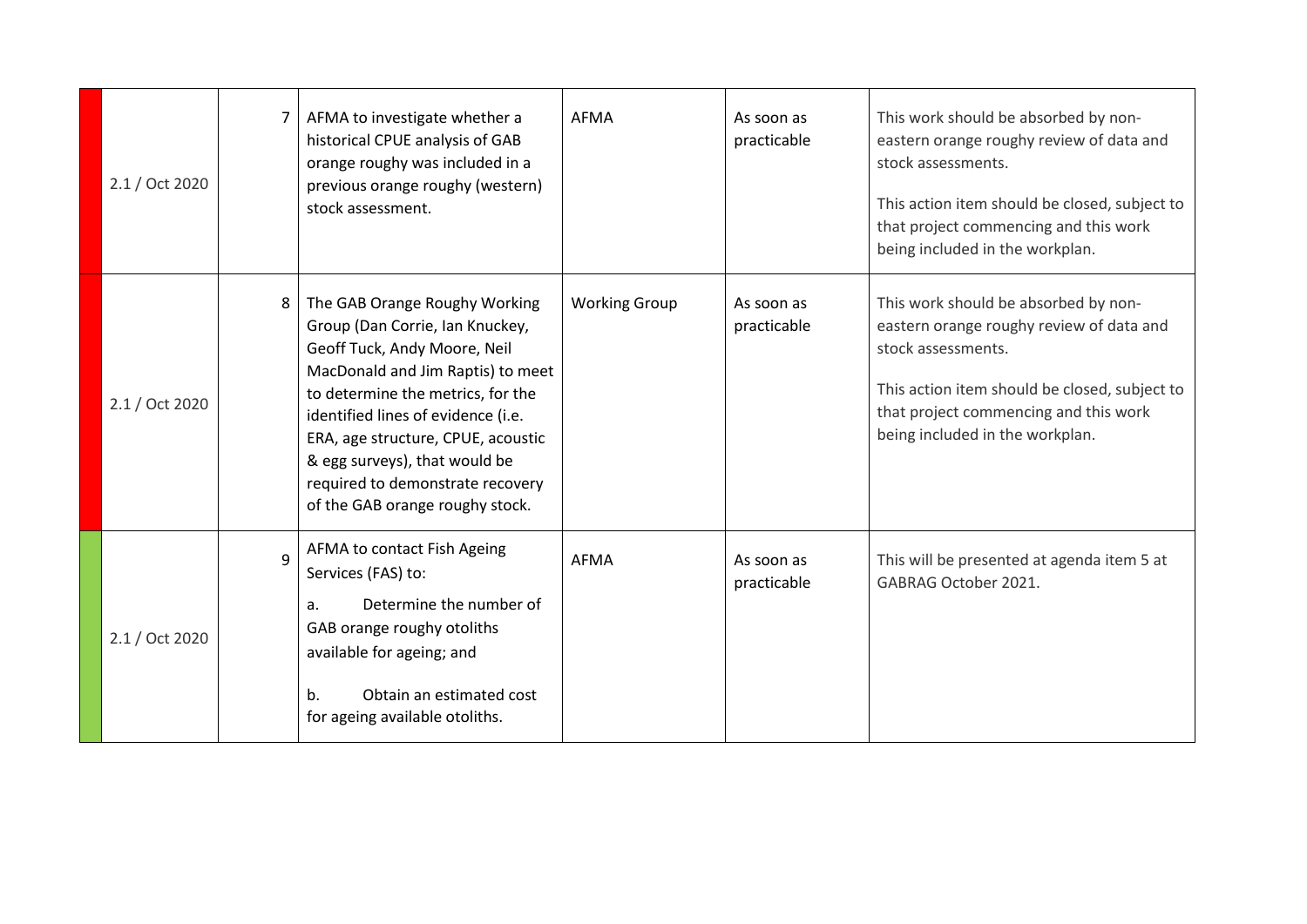| 2.1 / Oct 2020 | 10              | AFMA to contact the Department<br>of Agriculture, Water and<br>Environment, AFMA Commission<br>and ABARES to request a clear set<br>of criteria that would need to be<br>met before commercial orange<br>roughy fishing could recommence<br>in the GABT sector under the SESSF<br>Harvest Strategy. | <b>AFMA</b>  | As soon as<br>practicable | The criteria will be dependent on which<br>lines of evidence and associated metrics are<br>used to estimate the status of each stock.<br>This action should be amended as follows:<br>As an extension component to the 'non-<br>eastern orange roughy data and assessment<br>options' AFMA to consider which lines of<br>evidence and criteria would be used to<br>consider allowing targeted fishing for non-<br>eastern orange roughy stocks. |
|----------------|-----------------|-----------------------------------------------------------------------------------------------------------------------------------------------------------------------------------------------------------------------------------------------------------------------------------------------------|--------------|---------------------------|-------------------------------------------------------------------------------------------------------------------------------------------------------------------------------------------------------------------------------------------------------------------------------------------------------------------------------------------------------------------------------------------------------------------------------------------------|
| 2.2 / Oct 2020 | 11              | GABIA to provide AFMA with out of<br>session advice regarding Industry's<br>feedback on the proposal to<br>manage the GABT orange roughy<br>Research Catch Allowance (RCA) as<br>an Olympic RCA; instead of equal<br>allocation across scientific permits.                                          | <b>GABIA</b> | As soon as<br>practicable | Industry support the application of an<br>Olympic RCA for the 2021-22 fishing season.                                                                                                                                                                                                                                                                                                                                                           |
| 2.3 / Oct 2020 | 12 <sup>2</sup> | AFMA to investigate the feasibility<br>of extending the 'Albany' Orange<br>Roughy Research Zone to<br>encompass the entire Albany<br>Quota Zone.                                                                                                                                                    | AFMA         | As soon as<br>practicable | GABMAC (2020) noted the amount of work<br>required to amend closure directions and<br>agreed this was not a priority.<br>This item will be closed.                                                                                                                                                                                                                                                                                              |
| 2.3 / Oct 2020 | 13              | AFMA to further investigate the<br>justification for initially setting the                                                                                                                                                                                                                          | <b>AFMA</b>  | As soon as<br>practicable | AFMA has found no record of the decision<br>to change the bycatch TAC from 25 to 50 t.<br>The RAG noted that orange roughy are an<br>aggregating species, and it is feasible that an                                                                                                                                                                                                                                                            |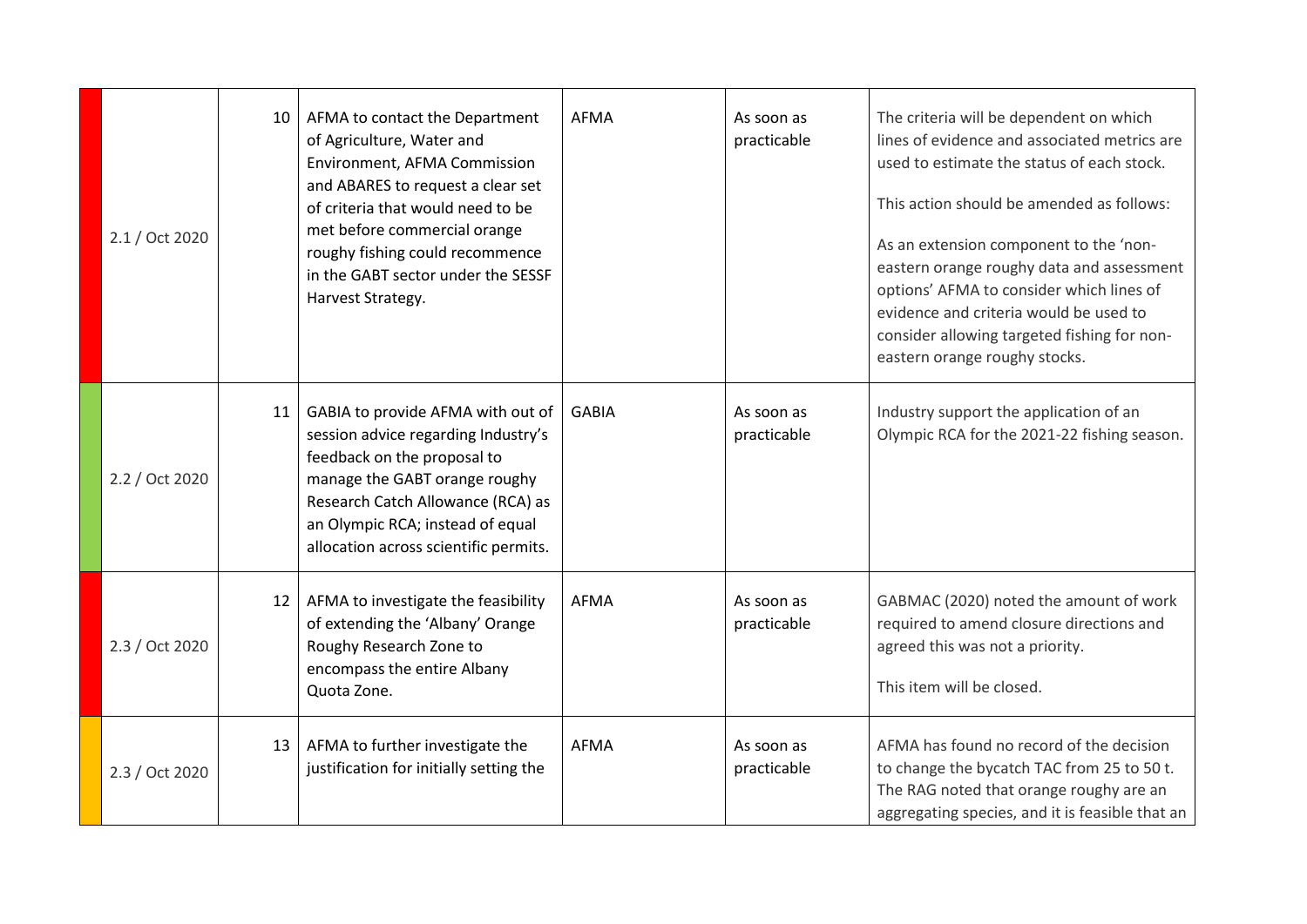|              |                 | Albany & Esperance bycatch TAC at<br>50 t.                                                                                                                                                                                                                                        |             |                           | accidental catch of orange roughy could be<br>as large as 50 t. The 50 t bycatch TAC<br>minimises the risk of discards.<br>This item will be closed                                       |
|--------------|-----------------|-----------------------------------------------------------------------------------------------------------------------------------------------------------------------------------------------------------------------------------------------------------------------------------|-------------|---------------------------|-------------------------------------------------------------------------------------------------------------------------------------------------------------------------------------------|
| 3 / Oct 2020 | 14              | AFMA to contact ComRAC to follow<br>up on the progress of the FRDC<br>project proposal, designed to<br>establish a baseline index of<br>abundance for Harrisson's and<br>southern dogfish; with the view to<br>including one or more of the GAB<br>closures in the survey design. | <b>AFMA</b> | As soon as<br>practicable | The research was supported by the AFMA<br>Research Committee and will commence in<br>the 2021-22 financial year.<br>The GABT 60-mile closure is included as one<br>of the sampling sites. |
| 2 / Oct 2020 | 15              | AFMA to instate terms of reference<br>specific to GABRAG meetings; to<br>outline the attendance required for<br>a quorum; based on GABRAG's<br>membership.                                                                                                                        | AFMA        | As soon as<br>practicable | This work has not progressed.<br>GABRAG membership will be renewed by<br>June 2022 - AFMA will consider a specific<br>terms of reference for GABRAG as part of<br>that process.           |
| 5 / Oct 2020 | 16 <sup>1</sup> | Dr Knuckey to analyse the impact<br>of environmental variables on<br>catch rates, using data collected<br>during the GABFIS.                                                                                                                                                      | Dr Knuckey  | As soon as<br>practicable | Dr Knuckey will provide an overview of the<br>2021 GABFIS at Agenda item 2. Subject to<br>RAG feedback, this might be considered as<br>future work.                                       |
| 5 / Oct 2020 | 17              | Dr Knuckey to examine the<br>historical data for the second trip<br>of each GABFIS, to identify any<br>potential impacts on CVs,                                                                                                                                                  | Dr Knuckey  | As soon as<br>practicable | This was completed.<br>See GABFIS working group outcomes.                                                                                                                                 |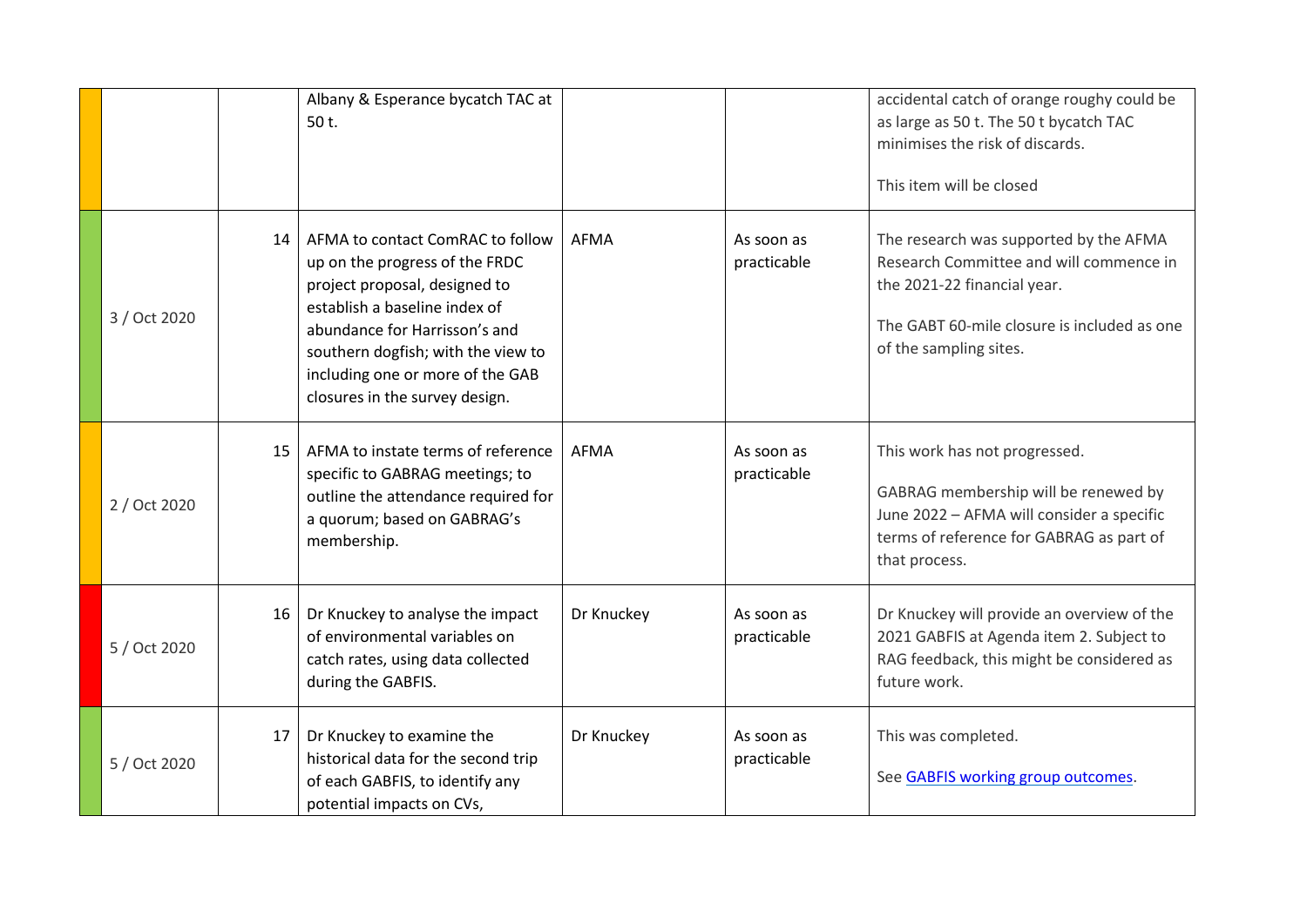|                |    | associated with reducing the<br>GABFIS design to a single trip per<br>survey.                                                                                                                                                                                                            |                      |                           |                                                                                                                                                                                                                                                                                                                                |
|----------------|----|------------------------------------------------------------------------------------------------------------------------------------------------------------------------------------------------------------------------------------------------------------------------------------------|----------------------|---------------------------|--------------------------------------------------------------------------------------------------------------------------------------------------------------------------------------------------------------------------------------------------------------------------------------------------------------------------------|
| 5 / Oct 2020   | 18 | At their 2021 meeting, GABRAG to<br>consider sensitivities (including the<br>FIS series) for inclusion in the<br>deepwater flathead stock<br>assessment scheduled for 2022.                                                                                                              | <b>GABRAG</b>        | As soon as<br>practicable | Sensitivities to be included in stock<br>assessments would typically be considered<br>as part of developing the base case, which is<br>scheduled for GABRAG 2022.<br>This item will be closed.                                                                                                                                 |
| 5 / Oct 2020   | 19 | The GABFIS design working group<br>(established at this meeting - Dan<br>Corrie, Ian Knuckey, Miriana<br>Sporcic, Neil MacDonald and Jim<br>Raptis) to meet to determine the<br>operational logistics involved if the<br>GABFIS is re-designed to remove<br>one of the two survey trips. | <b>Working Group</b> | As soon as<br>practicable | This was completed.<br>See GABFIS working group outcomes.                                                                                                                                                                                                                                                                      |
| 6.3 / Oct 2020 | 20 | GABIA to engage with IMOS to<br>investigate the feasibility of GABT<br>vessels being included as ships of<br>opportunity, for the purpose of<br>collecting environmental data.                                                                                                           | <b>GABIA</b>         | As soon as<br>practicable | AFMA and GABIA are proposing that a<br>working group is established to review the<br>data collection program in the GABT, which<br>would include collection of environmental<br>data.<br>This action item should be closed, subject to<br>the working group being established and<br>this work being included in the workplan. |